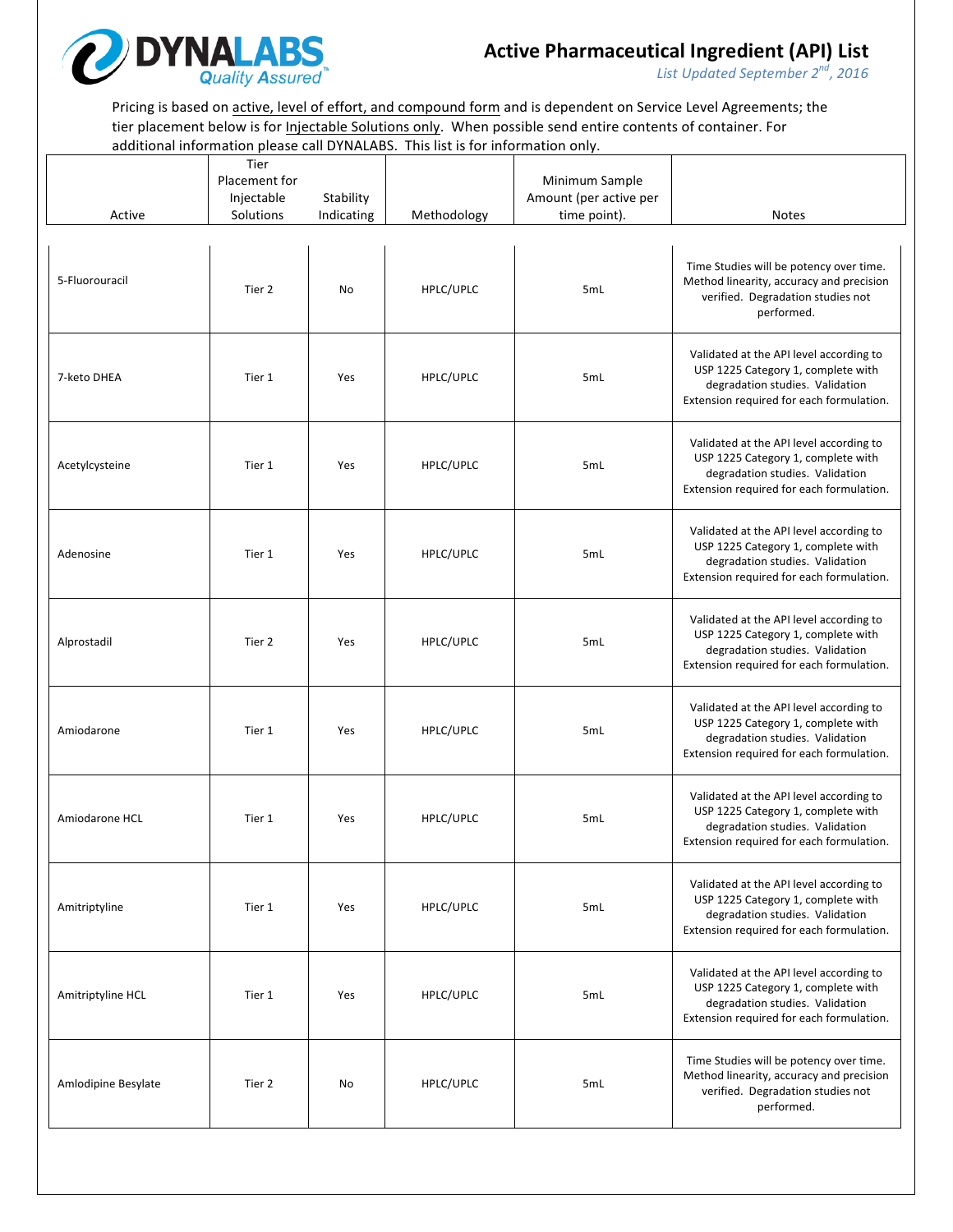

*List* Updated September 2<sup>nd</sup>, 2016

| Active                                   | Tier<br>Placement for<br>Injectable<br>Solutions | Stability<br>Indicating | Methodology | Minimum Sample<br>Amount (per active per<br>time point). | <b>Notes</b>                                                                                                                                                 |
|------------------------------------------|--------------------------------------------------|-------------------------|-------------|----------------------------------------------------------|--------------------------------------------------------------------------------------------------------------------------------------------------------------|
| Ampicillin                               | Tier 3                                           | Yes                     | HPLC/UPLC   | 5mL                                                      | Validated at the API level according to<br>USP 1225 Category 1, complete with<br>degradation studies. Validation<br>Extension required for each formulation. |
| Anastrozole                              | Tier 1                                           | Yes                     | HPLC/UPLC   | 5mL                                                      | Validated at the API level according to<br>USP 1225 Category 1, complete with<br>degradation studies. Validation<br>Extension required for each formulation. |
| Ascorbic Acid                            | Tier 2                                           | Yes                     | HPLC/UPLC   | 5mL                                                      | Validated at the API level according to<br>USP 1225 Category 1, complete with<br>degradation studies. Validation<br>Extension required for each formulation. |
| Atropine                                 | Tier 1                                           | Yes                     | HPLC/UPLC   | 5mL                                                      | Validated at the API level according to<br>USP 1225 Category 1, complete with<br>degradation studies. Validation<br>Extension required for each formulation. |
| Atropine Sulfate                         | Tier 1                                           | Yes                     | HPLC/UPLC   | 5mL                                                      | Validated at the API level according to<br>USP 1225 Category 1, complete with<br>degradation studies. Validation<br>Extension required for each formulation. |
| Baclofen                                 | Tier 1                                           | Yes                     | HPLC/UPLC   | 5mL                                                      | Validated at the API level according to<br>USP 1225 Category 1, complete with<br>degradation studies. Validation<br>Extension required for each formulation. |
| Benzocaine                               | Tier 1                                           | Yes                     | HPLC/UPLC   | 5mL                                                      | Validated at the API level according to<br>USP 1225 Category 1, complete with<br>degradation studies. Validation<br>Extension required for each formulation. |
| Betamethasone (Base)                     | Tier 1                                           | Yes                     | HPLC/UPLC   | 5mL                                                      | Validated at the API level according to<br>USP 1225 Category 1, complete with<br>degradation studies. Validation<br>Extension required for each formulation. |
| <b>Betamethasone Acetate</b>             | Tier 2                                           | Yes                     | HPLC/UPLC   | 5mL                                                      | Validated at the API level according to<br>USP 1225 Category 1, complete with<br>degradation studies. Validation<br>Extension required for each formulation. |
| <b>Betamethasone Sodium</b><br>Phosphate | Tier 1                                           | Yes                     | HPLC/UPLC   | 5 <sub>mL</sub>                                          | Validated at the API level according to<br>USP 1225 Category 1, complete with<br>degradation studies. Validation<br>Extension required for each formulation. |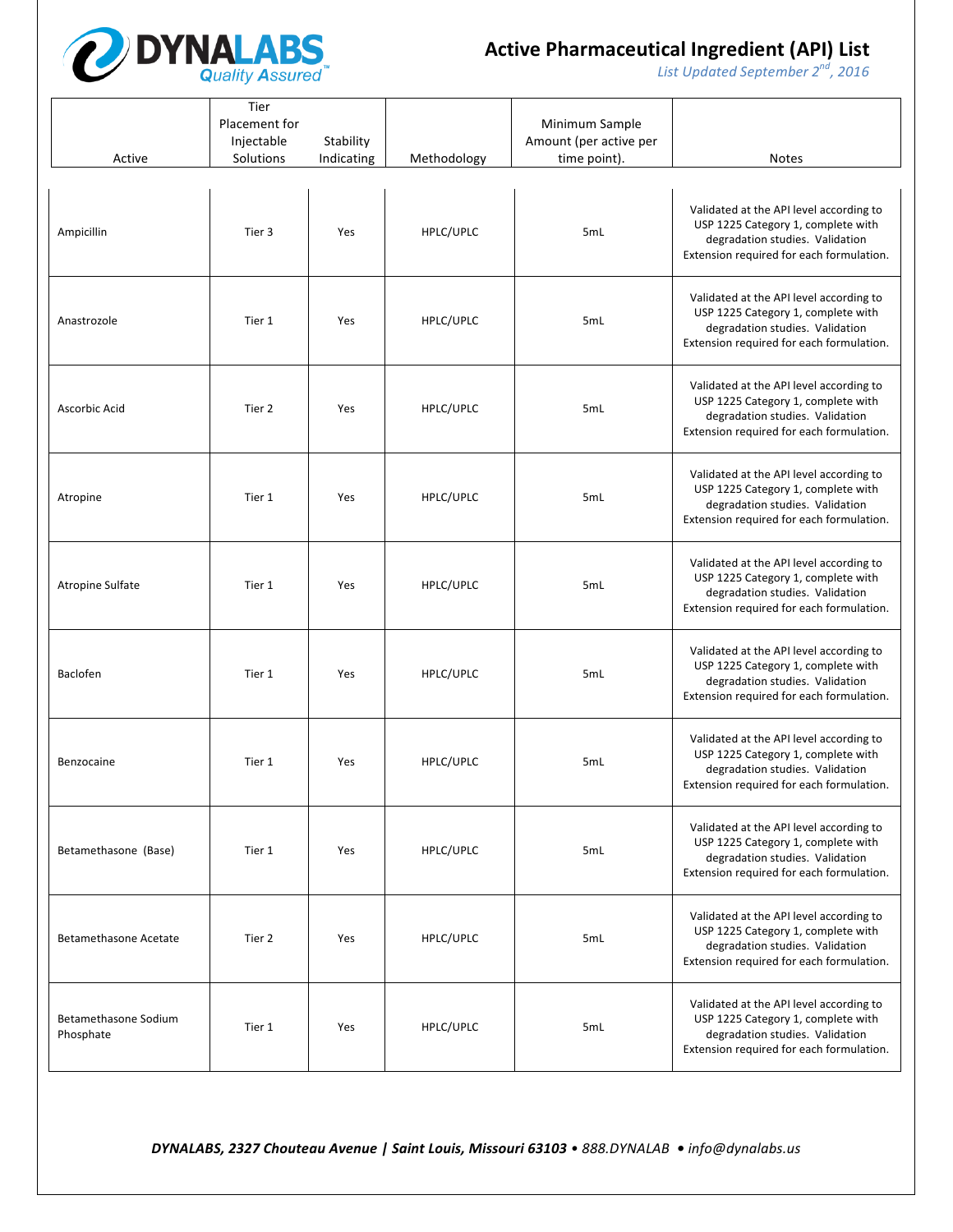

*List* Updated September 2<sup>nd</sup>, 2016

| Active                     | Tier<br>Placement for<br>Injectable<br>Solutions | Stability<br>Indicating | Methodology | Minimum Sample<br>Amount (per active per<br>time point). | <b>Notes</b>                                                                                                                                                 |
|----------------------------|--------------------------------------------------|-------------------------|-------------|----------------------------------------------------------|--------------------------------------------------------------------------------------------------------------------------------------------------------------|
| <b>Biotin</b>              | Tier 1                                           | Yes                     | HPLC/UPLC   | 5mL                                                      | Validated at the API level according to<br>USP 1225 Category 1, complete with<br>degradation studies. Validation<br>Extension required for each formulation. |
| <b>Budesonide</b>          | Tier 2                                           | No                      | HPLC/UPLC   | 5mL                                                      | Time Studies will be potency over time.<br>Method linearity, accuracy and precision<br>verified. Degradation studies not<br>performed.                       |
| <b>Bumetanide</b>          | Tier 1                                           | No                      | HPLC/UPLC   | 5mL                                                      | Time Studies will be potency over time.<br>Method linearity, accuracy and precision<br>verified. Degradation studies not<br>performed.                       |
| <b>Bupivacaine</b>         | Tier 1                                           | Yes                     | HPLC/UPLC   | 5mL                                                      | Validated at the API level according to<br>USP 1225 Category 1, complete with<br>degradation studies. Validation<br>Extension required for each formulation. |
| <b>Bupivacaine HCL</b>     | Tier 1                                           | Yes                     | HPLC/UPLC   | 5mL                                                      | Validated at the API level according to<br>USP 1225 Category 1, complete with<br>degradation studies. Validation<br>Extension required for each formulation. |
| Buprenorphine              | Tier 2                                           | Yes                     | HPLC/UPLC   | 5mL                                                      | Validated at the API level according to<br>USP 1225 Category 1, complete with<br>degradation studies. Validation<br>Extension required for each formulation. |
| <b>Buprenorphine HCL</b>   | Tier 2                                           | Yes                     | HPLC/UPLC   | 5mL                                                      | Validated at the API level according to<br>USP 1225 Category 1, complete with<br>degradation studies. Validation<br>Extension required for each formulation. |
| Caffeine                   | Tier 1                                           | Yes                     | HPLC/UPLC   | 5mL                                                      | Validated at the API level according to<br>USP 1225 Category 1, complete with<br>degradation studies. Validation<br>Extension required for each formulation. |
| Caffeine Citrate           | Tier 1                                           | No                      | HPLC/UPLC   | 5mL                                                      | Time Studies will be potency over time.<br>Method linearity, accuracy and precision<br>verified. Degradation studies not<br>performed.                       |
| Calcium Chloride Dihydrate | Tier 3                                           | No                      | IC          | IC                                                       | Time Studies will be potency over time.<br>Method linearity, accuracy and precision<br>verified. Degradation studies not<br>performed.                       |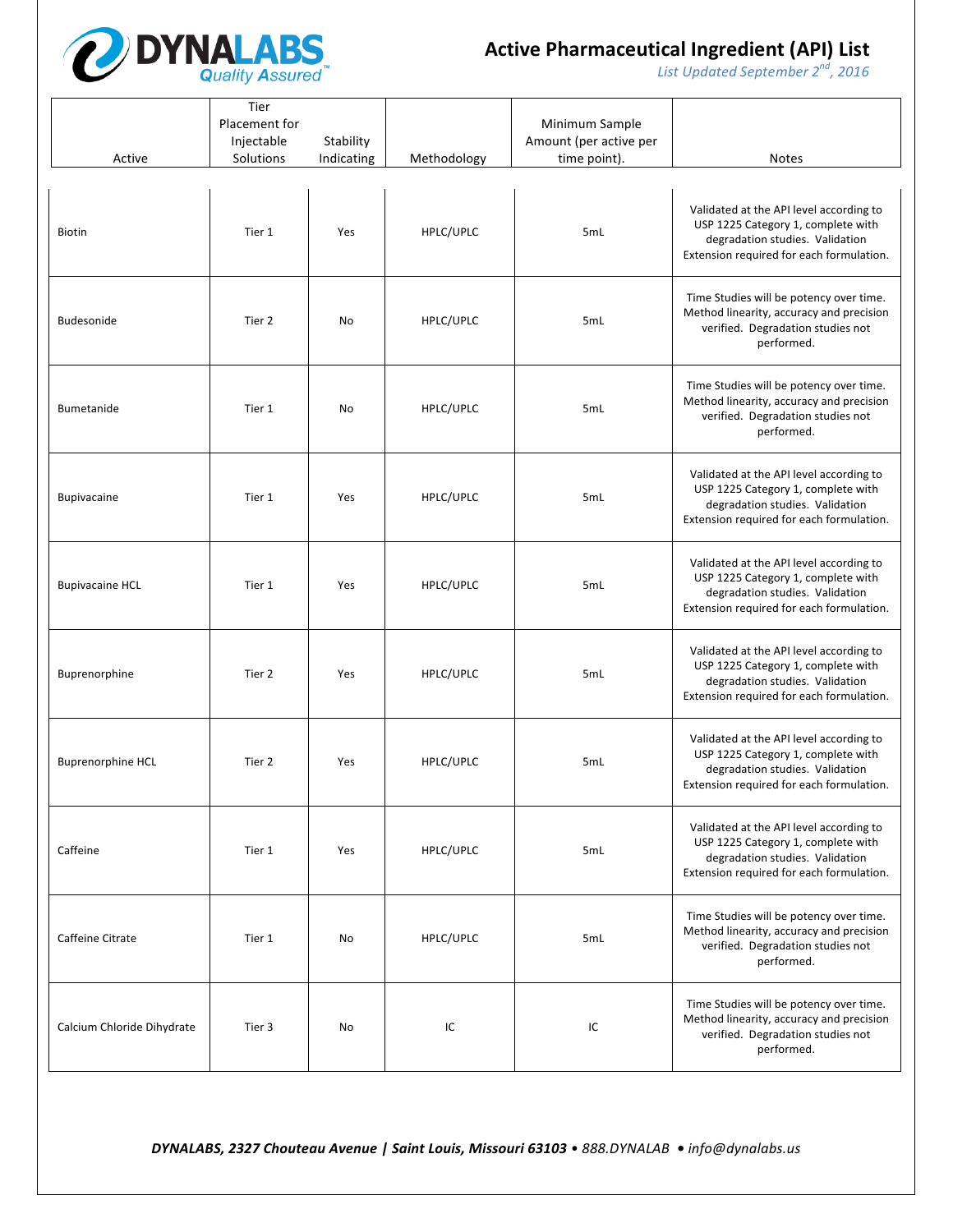

*List* Updated September 2<sup>nd</sup>, 2016

| Active             | Tier<br>Placement for<br>Injectable<br>Solutions | Stability<br>Indicating | Methodology | Minimum Sample<br>Amount (per active per<br>time point). | <b>Notes</b>                                                                                                                                                 |
|--------------------|--------------------------------------------------|-------------------------|-------------|----------------------------------------------------------|--------------------------------------------------------------------------------------------------------------------------------------------------------------|
| Calcium Citrate    | Tier 3                                           | No                      | IC          | IC                                                       | Time Studies will be potency over time.<br>Method linearity, accuracy and precision<br>verified. Degradation studies not<br>performed.                       |
| Calcium Gluconate  | Tier 3                                           | No                      | IC          | IC                                                       | Time Studies will be potency over time.<br>Method linearity, accuracy and precision<br>verified. Degradation studies not<br>performed.                       |
| Carbamazepine      | Tier 1                                           | Yes                     | HPLC/UPLC   | 5mL                                                      | Validated at the API level according to<br>USP 1225 Category 1, complete with<br>degradation studies. Validation<br>Extension required for each formulation. |
| Cefazolin          | Tier 1                                           | Yes                     | HPLC/UPLC   | 5mL                                                      | Validated at the API level according to<br>USP 1225 Category 1, complete with<br>degradation studies. Validation<br>Extension required for each formulation. |
| Cefazolin Sodium   | Tier 1                                           | Yes                     | HPLC/UPLC   | 5mL                                                      | Validated at the API level according to<br>USP 1225 Category 1, complete with<br>degradation studies. Validation<br>Extension required for each formulation. |
| Cefepime           | Tier 1                                           | Yes                     | HPLC/UPLC   | 5mL                                                      | Validated at the API level according to<br>USP 1225 Category 1, complete with<br>degradation studies. Validation<br>Extension required for each formulation. |
| Ceftazidime        | Tier 2                                           | Yes                     | HPLC/UPLC   | 5mL                                                      | Validated at the API level according to<br>USP 1225 Category 1, complete with<br>degradation studies. Validation<br>Extension required for each formulation. |
| Ceftriaxone        | Tier 3                                           | No                      | HPLC/UPLC   | 5 <sub>mL</sub>                                          | Time Studies will be potency over time.<br>Method linearity, accuracy and precision<br>verified. Degradation studies not<br>performed.                       |
| Ceftriaxone Sodium | Tier 3                                           | No                      | HPLC/UPLC   | 5mL                                                      | Time Studies will be potency over time.<br>Method linearity, accuracy and precision<br>verified. Degradation studies not<br>performed.                       |
| Cefuroxime         | Tier 1                                           | Yes                     | HPLC/UPLC   | 5mL                                                      | Validated at the API level according to<br>USP 1225 Category 1, complete with<br>degradation studies. Validation<br>Extension required for each formulation. |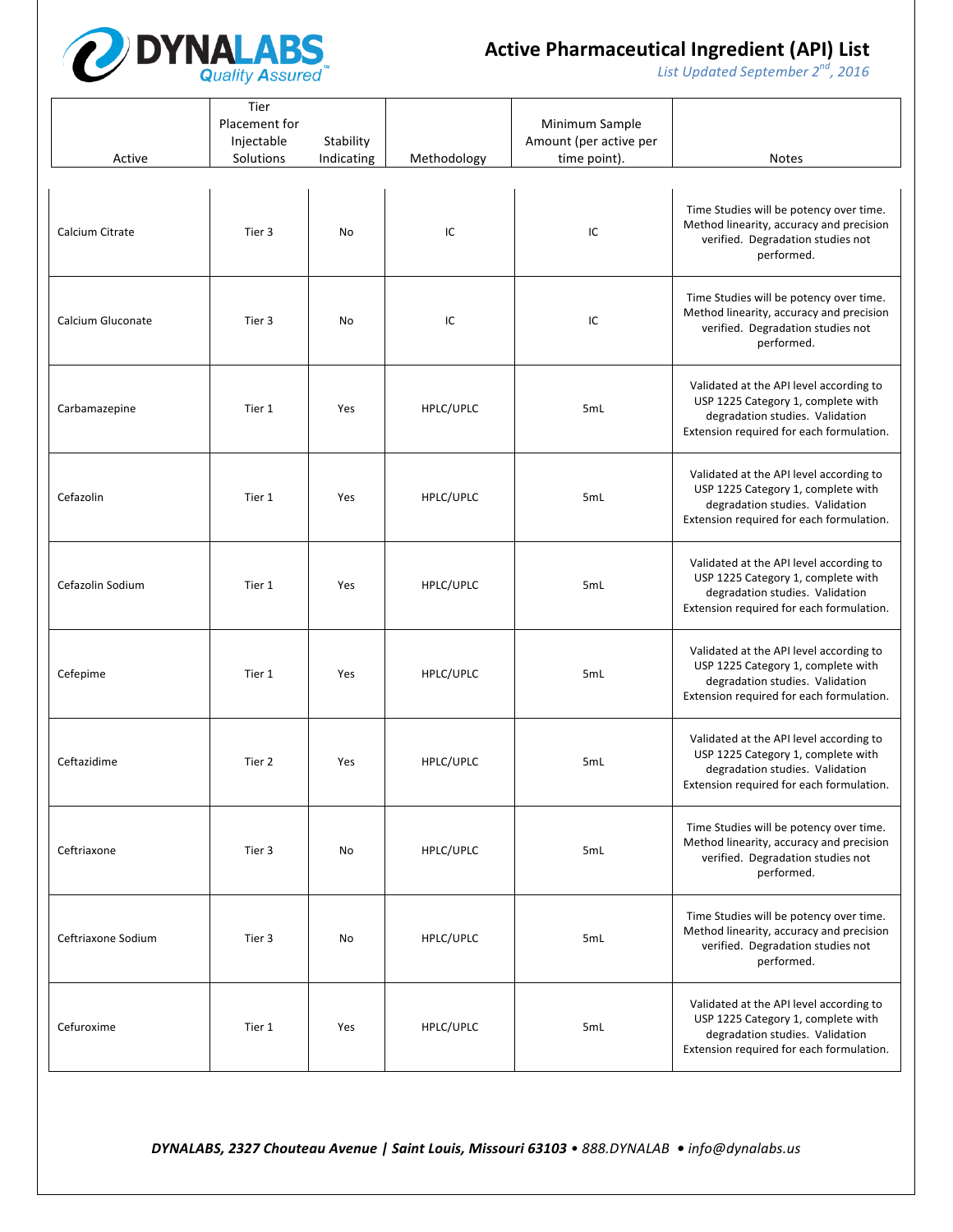

*List* Updated September 2<sup>nd</sup>, 2016

| Active                | Tier<br>Placement for<br>Injectable<br>Solutions | Stability<br>Indicating | Methodology | Minimum Sample<br>Amount (per active per<br>time point). | <b>Notes</b>                                                                                                                                                 |
|-----------------------|--------------------------------------------------|-------------------------|-------------|----------------------------------------------------------|--------------------------------------------------------------------------------------------------------------------------------------------------------------|
| Cefuroxime Sodium     | Tier 1                                           | Yes                     | HPLC/UPLC   | 5mL                                                      | Validated at the API level according to<br>USP 1225 Category 1, complete with<br>degradation studies. Validation<br>Extension required for each formulation. |
| Ciprofloxacin         | Tier 1                                           | Yes                     | HPLC/UPLC   | 5mL                                                      | Validated at the API level according to<br>USP 1225 Category 1, complete with<br>degradation studies. Validation<br>Extension required for each formulation. |
| Ciprofloxacin HCL     | Tier 1                                           | Yes                     | HPLC/UPLC   | 5mL                                                      | Validated at the API level according to<br>USP 1225 Category 1, complete with<br>degradation studies. Validation<br>Extension required for each formulation. |
| Clenbuterol           | Tier 2                                           | No                      | UV          | 5mL                                                      | Formulation cannot contain<br>Preservatives, Flavorings, Dyes, and<br>cannot be multi-active. Formula review<br>may be required.                             |
| Clindamycin           | Tier 1                                           | Yes                     | HPLC/UPLC   | 5mL                                                      | Validated at the API level according to<br>USP 1225 Category 1, complete with<br>degradation studies. Validation<br>Extension required for each formulation. |
| Clindamycin HCl       | Tier 2                                           | No                      | HPLC/UPLC   | 5mL                                                      | Time Studies will be potency over time.<br>Method linearity, accuracy and precision<br>verified. Degradation studies not<br>performed.                       |
| Clindamycin Phosphate | Tier 1                                           | Yes                     | HPLC/UPLC   | 5mL                                                      | Validated at the API level according to<br>USP 1225 Category 1, complete with<br>degradation studies. Validation<br>Extension required for each formulation. |
| Clonidine             | Tier 1                                           | Yes                     | HPLC/UPLC   | 5mL                                                      | Validated at the API level according to<br>USP 1225 Category 1, complete with<br>degradation studies. Validation<br>Extension required for each formulation. |
| Clonidine HCL         | Tier 1                                           | Yes                     | HPLC/UPLC   | 5mL                                                      | Validated at the API level according to<br>USP 1225 Category 1, complete with<br>degradation studies. Validation<br>Extension required for each formulation. |
| Colchicine            | Tier 2                                           | No                      | UV          | 5mL                                                      | Formulation cannot contain<br>Preservatives, Flavorings, Dyes, and<br>cannot be multi-active. Formula review<br>may be required.                             |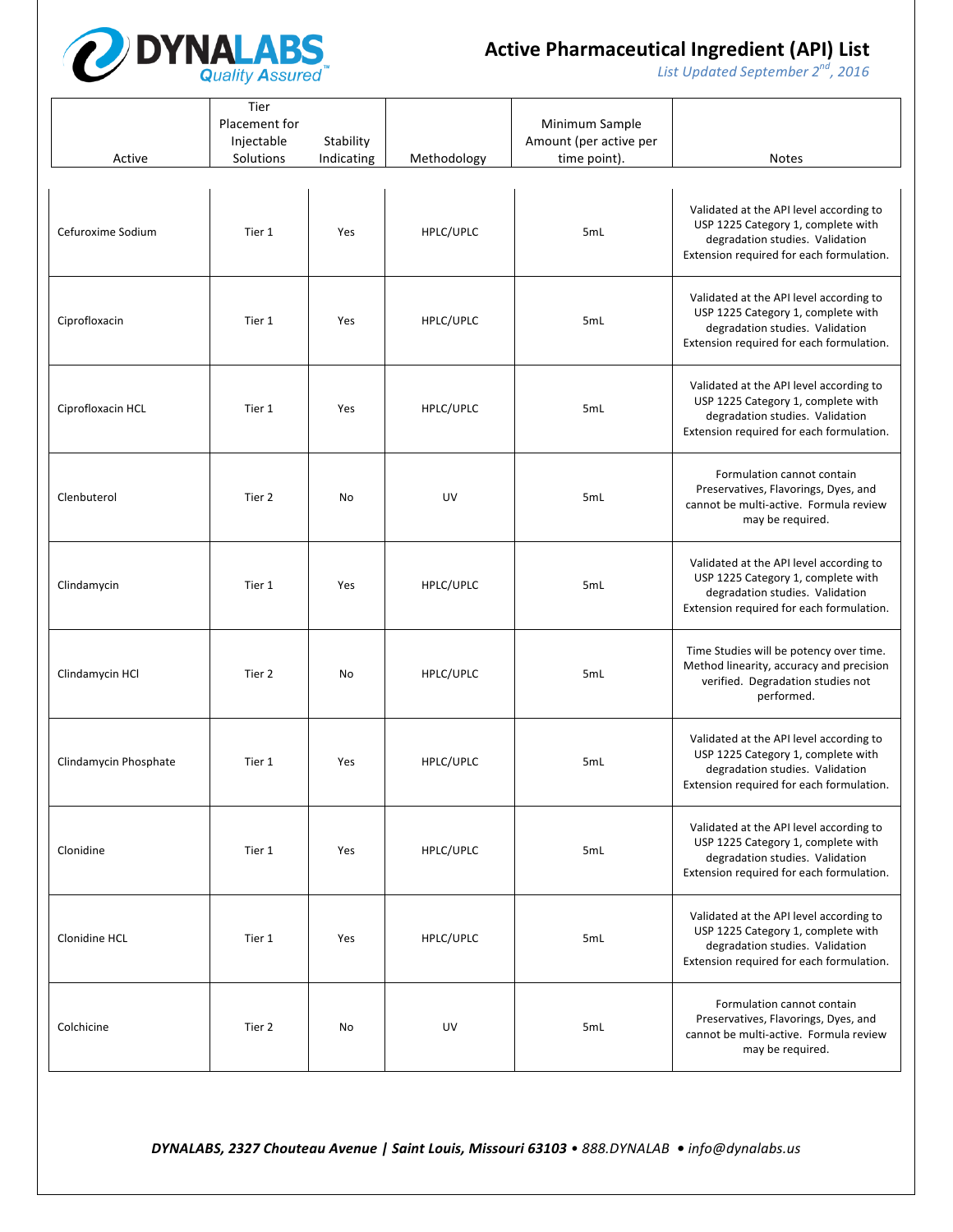

*List* Updated September 2<sup>nd</sup>, 2016

| Active                            | Tier<br>Placement for<br>Injectable<br>Solutions | Stability<br>Indicating | Methodology | Minimum Sample<br>Amount (per active per<br>time point). | <b>Notes</b>                                                                                                                                                 |
|-----------------------------------|--------------------------------------------------|-------------------------|-------------|----------------------------------------------------------|--------------------------------------------------------------------------------------------------------------------------------------------------------------|
| Cromolyn                          | Tier 2                                           | No                      | UV          | 5mL                                                      | Formulation cannot contain<br>Preservatives, Flavorings, Dyes, and<br>cannot be multi-active. Formula review<br>may be required.                             |
| Cyanocobalamin                    | Tier 1                                           | Yes                     | HPLC/UPLC   | 5mL                                                      | Validated at the API level according to<br>USP 1225 Category 1, complete with<br>degradation studies. Validation<br>Extension required for each formulation. |
| Cyclobenzaprine                   | Tier 1                                           | Yes                     | HPLC/UPLC   | 5mL                                                      | Validated at the API level according to<br>USP 1225 Category 1, complete with<br>degradation studies. Validation<br>Extension required for each formulation. |
| Cyclobenzaprine HCL               | Tier 1                                           | Yes                     | HPLC/UPLC   | 5mL                                                      | Validated at the API level according to<br>USP 1225 Category 1, complete with<br>degradation studies. Validation<br>Extension required for each formulation. |
| Cyclopentolate                    | Tier 1                                           | Yes                     | HPLC/UPLC   | 5mL                                                      | Validated at the API level according to<br>USP 1225 Category 1, complete with<br>degradation studies. Validation<br>Extension required for each formulation. |
| Dehydroepianodrosterone<br>(DHEA) | Tier 1                                           | Yes                     | HPLC/UPLC   | 5mL                                                      | Validated at the API level according to<br>USP 1225 Category 1, complete with<br>degradation studies. Validation<br>Extension required for each formulation. |
| Dexamethasone Acetate             | Tier 2                                           | Yes                     | HPLC/UPLC   | 5mL                                                      | Validated at the API level according to<br>USP 1225 Category 1, complete with<br>degradation studies. Validation<br>Extension required for each formulation. |
| Dexamethasone Phosphate           | Tier 1                                           | Yes                     | HPLC/UPLC   | 5mL                                                      | Validated at the API level according to<br>USP 1225 Category 1, complete with<br>degradation studies. Validation<br>Extension required for each formulation. |
| Dexamethasone Sodium<br>Phosphate | Tier 1                                           | Yes                     | HPLC/UPLC   | 5mL                                                      | Validated at the API level according to<br>USP 1225 Category 1, complete with<br>degradation studies. Validation<br>Extension required for each formulation. |
| Dexmedetomidine<br>(Precedex)     | Tier 2                                           | Yes                     | HPLC/UPLC   | 5 <sub>mL</sub>                                          | Validated at the API level according to<br>USP 1225 Category 1, complete with<br>degradation studies. Validation<br>Extension required for each formulation. |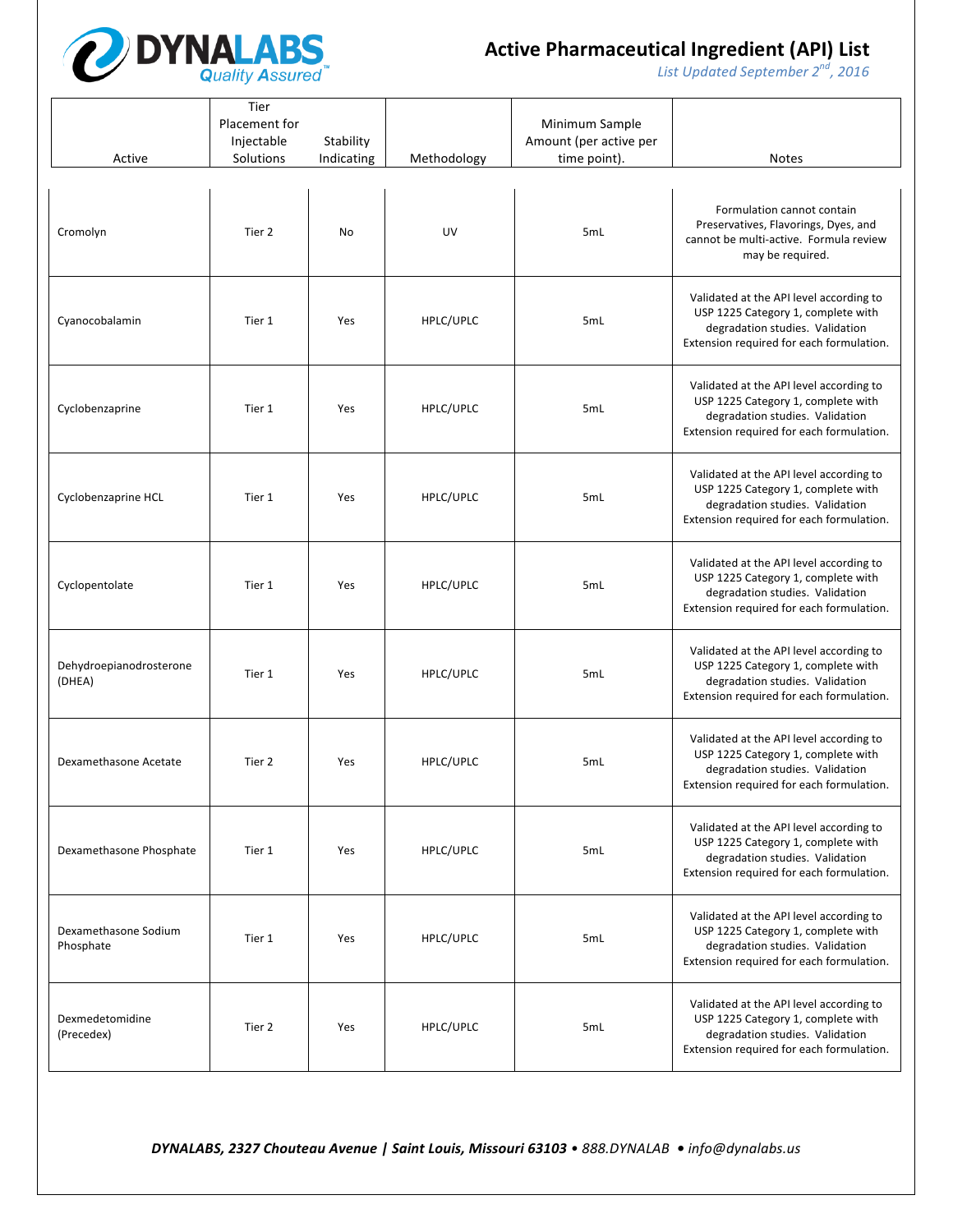

*List* Updated September 2<sup>nd</sup>, 2016

| Active                           | Tier<br>Placement for<br>Injectable<br>Solutions | Stability<br>Indicating | Methodology | Minimum Sample<br>Amount (per active per<br>time point). | <b>Notes</b>                                                                                                                                                 |
|----------------------------------|--------------------------------------------------|-------------------------|-------------|----------------------------------------------------------|--------------------------------------------------------------------------------------------------------------------------------------------------------------|
| Dextromethorphan<br>Hydrobromide | Tier 2                                           | Yes                     | HPLC/UPLC   | 5mL                                                      | Validated at the API level according to<br>USP 1225 Category 1, complete with<br>degradation studies. Validation<br>Extension required for each formulation. |
| Diazepam                         | Tier 1                                           | Yes                     | HPLC/UPLC   | 5mL                                                      | Validated at the API level according to<br>USP 1225 Category 1, complete with<br>degradation studies. Validation<br>Extension required for each formulation. |
| Diclofenac                       | Tier 1                                           | Yes                     | HPLC/UPLC   | 5mL                                                      | Validated at the API level according to<br>USP 1225 Category 1, complete with<br>degradation studies. Validation<br>Extension required for each formulation. |
| Diclofenac Potassium             | Tier 1                                           | Yes                     | HPLC/UPLC   | 5mL                                                      | Validated at the API level according to<br>USP 1225 Category 1, complete with<br>degradation studies. Validation<br>Extension required for each formulation. |
| Diclofenac Sodium                | Tier 1                                           | Yes                     | HPLC/UPLC   | 5mL                                                      | Validated at the API level according to<br>USP 1225 Category 1, complete with<br>degradation studies. Validation<br>Extension required for each formulation. |
| Diltiazem                        | Tier 1                                           | Yes                     | HPLC/UPLC   | 5mL                                                      | Validated at the API level according to<br>USP 1225 Category 1, complete with<br>degradation studies. Validation<br>Extension required for each formulation. |
| Diltiazem HCL                    | Tier 1                                           | Yes                     | HPLC/UPLC   | 5mL                                                      | Validated at the API level according to<br>USP 1225 Category 1, complete with<br>degradation studies. Validation<br>Extension required for each formulation. |
| Diphenhydramine                  | Tier 2                                           | Yes                     | HPLC/UPLC   | 5mL                                                      | Validated at the API level according to<br>USP 1225 Category 1, complete with<br>degradation studies. Validation<br>Extension required for each formulation. |
| Dipyridamole                     | Tier 1                                           | Yes                     | HPLC/UPLC   | 5mL                                                      | Validated at the API level according to<br>USP 1225 Category 1, complete with<br>degradation studies. Validation<br>Extension required for each formulation. |
| Dobutamine                       | Tier 1                                           | Yes                     | HPLC/UPLC   | 5mL                                                      | Validated at the API level according to<br>USP 1225 Category 1, complete with<br>degradation studies. Validation<br>Extension required for each formulation. |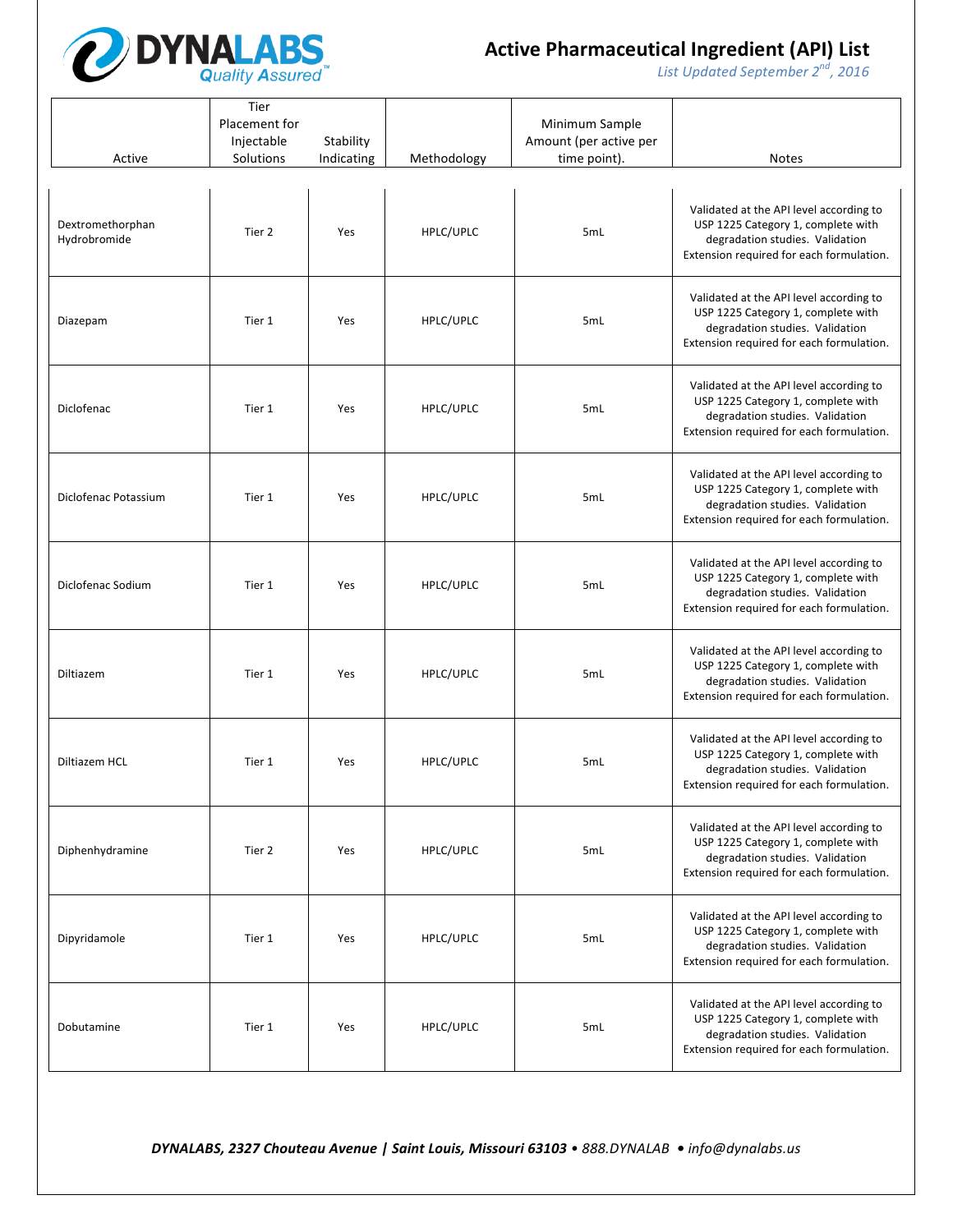

*List* Updated September 2<sup>nd</sup>, 2016

|                          | Tier<br>Placement for<br>Injectable | Stability  |             | Minimum Sample<br>Amount (per active per |                                                                                                                                                              |
|--------------------------|-------------------------------------|------------|-------------|------------------------------------------|--------------------------------------------------------------------------------------------------------------------------------------------------------------|
| Active                   | Solutions                           | Indicating | Methodology | time point).                             | <b>Notes</b>                                                                                                                                                 |
| Dopamine                 | Tier 1                              | Yes        | HPLC/UPLC   | 5mL                                      | Validated at the API level according to<br>USP 1225 Category 1, complete with<br>degradation studies. Validation<br>Extension required for each formulation. |
| Dopamine HCL             | Tier 1                              | Yes        | HPLC/UPLC   | 5mL                                      | Validated at the API level according to<br>USP 1225 Category 1, complete with<br>degradation studies. Validation<br>Extension required for each formulation. |
| Doxepin                  | Tier 2                              | Yes        | HPLC/UPLC   | 5mL                                      | Validated at the API level according to<br>USP 1225 Category 1, complete with<br>degradation studies. Validation<br>Extension required for each formulation. |
| Doxepin HCL              | Tier 2                              | Yes        | HPLC/UPLC   | 5mL                                      | Validated at the API level according to<br>USP 1225 Category 1, complete with<br>degradation studies. Validation<br>Extension required for each formulation. |
| Droperidol               | Tier 1                              | Yes        | HPLC/UPLC   | 5mL                                      | Validated at the API level according to<br>USP 1225 Category 1, complete with<br>degradation studies. Validation<br>Extension required for each formulation. |
| Edetate Calcium Disodium | Tier 2                              | No         | Titration   | Titration                                | Multi-actives and excipients may deem<br>sample untestable. Formula review may<br>be required.                                                               |
| <b>Edetate Disodium</b>  | Tier 2                              | No         | Titration   | Titration                                | Multi-actives and excipients may deem<br>sample untestable. Formula review may<br>be required.                                                               |
| Ephedrine                | Tier 1                              | Yes        | HPLC/UPLC   | 5mL                                      | Validated at the API level according to<br>USP 1225 Category 1, complete with<br>degradation studies. Validation<br>Extension required for each formulation. |
| Ephedrine HCL            | Tier 1                              | Yes        | HPLC/UPLC   | 5mL                                      | Validated at the API level according to<br>USP 1225 Category 1, complete with<br>degradation studies. Validation<br>Extension required for each formulation. |
| Ephedrine Sulfate        | Tier 1                              | Yes        | HPLC/UPLC   | 5mL                                      | Validated at the API level according to<br>USP 1225 Category 1, complete with<br>degradation studies. Validation<br>Extension required for each formulation. |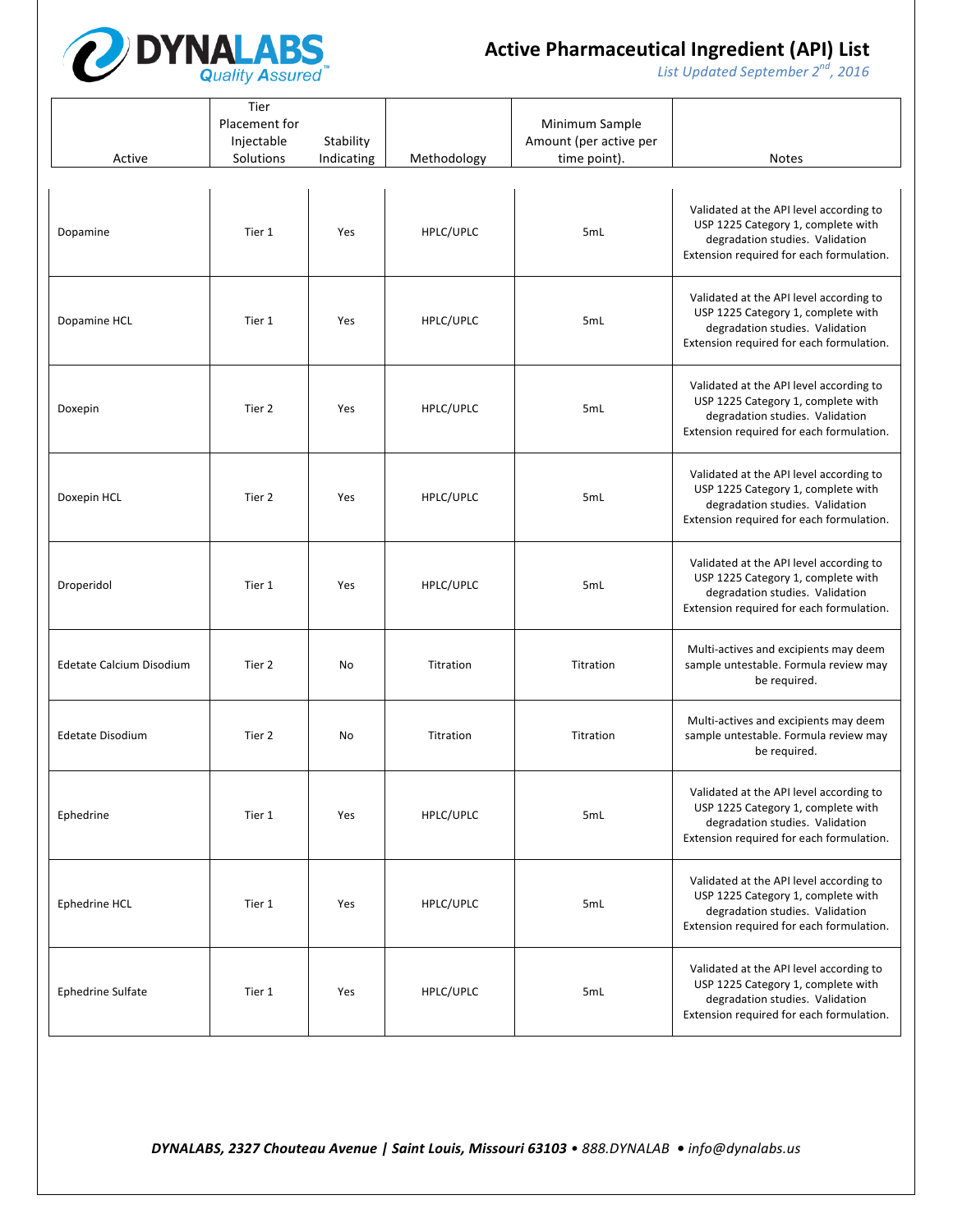

*List* Updated September 2<sup>nd</sup>, 2016

| Active                     | Tier<br>Placement for<br>Injectable<br>Solutions | Stability<br>Indicating | Methodology | Minimum Sample<br>Amount (per active per<br>time point). | <b>Notes</b>                                                                                                                                                 |
|----------------------------|--------------------------------------------------|-------------------------|-------------|----------------------------------------------------------|--------------------------------------------------------------------------------------------------------------------------------------------------------------|
| Epinephrine                | Tier 1                                           | Yes                     | HPLC/UPLC   | 5mL                                                      | Validated at the API level according to<br>USP 1225 Category 1, complete with<br>degradation studies. Validation<br>Extension required for each formulation. |
| Epinephrine Bitartrate     | Tier 1                                           | Yes                     | HPLC/UPLC   | 5mL                                                      | Validated at the API level according to<br>USP 1225 Category 1, complete with<br>degradation studies. Validation<br>Extension required for each formulation. |
| Epinephrine HCL            | Tier 1                                           | Yes                     | HPLC/UPLC   | 5mL                                                      | Validated at the API level according to<br>USP 1225 Category 1, complete with<br>degradation studies. Validation<br>Extension required for each formulation. |
| Estradiol                  | Tier 1                                           | Yes                     | HPLC/UPLC   | 5mL                                                      | Validated at the API level according to<br>USP 1225 Category 1, complete with<br>degradation studies. Validation<br>Extension required for each formulation. |
| <b>Estradiol Cypionate</b> | Tier 2                                           | No                      | HPLC/UPLC   | 5mL                                                      | Time Studies will be potency over time.<br>Method linearity, accuracy and precision<br>verified. Degradation studies not<br>performed.                       |
| <b>Estradiol Valerate</b>  | Tier 2                                           | Yes                     | HPLC/UPLC   | 5mL                                                      | Validated at the API level according to<br>USP 1225 Category 1, complete with<br>degradation studies. Validation<br>Extension required for each formulation. |
| Estriol                    | Tier 1                                           | Yes                     | HPLC/UPLC   | 5mL                                                      | Validated at the API level according to<br>USP 1225 Category 1, complete with<br>degradation studies. Validation<br>Extension required for each formulation. |
| Estrone                    | Tier 1                                           | Yes                     | HPLC/UPLC   | 5mL                                                      | Validated at the API level according to<br>USP 1225 Category 1, complete with<br>degradation studies. Validation<br>Extension required for each formulation. |
| Etomidate                  | Tier 2                                           | Yes                     | HPLC/UPLC   | 5mL                                                      | Validated at the API level according to<br>USP 1225 Category 1, complete with<br>degradation studies. Validation<br>Extension required for each formulation. |
| Fentanyl                   | Tier 1                                           | Yes                     | HPLC/UPLC   | 5mL                                                      | Validated at the API level according to<br>USP 1225 Category 1, complete with<br>degradation studies. Validation<br>Extension required for each formulation. |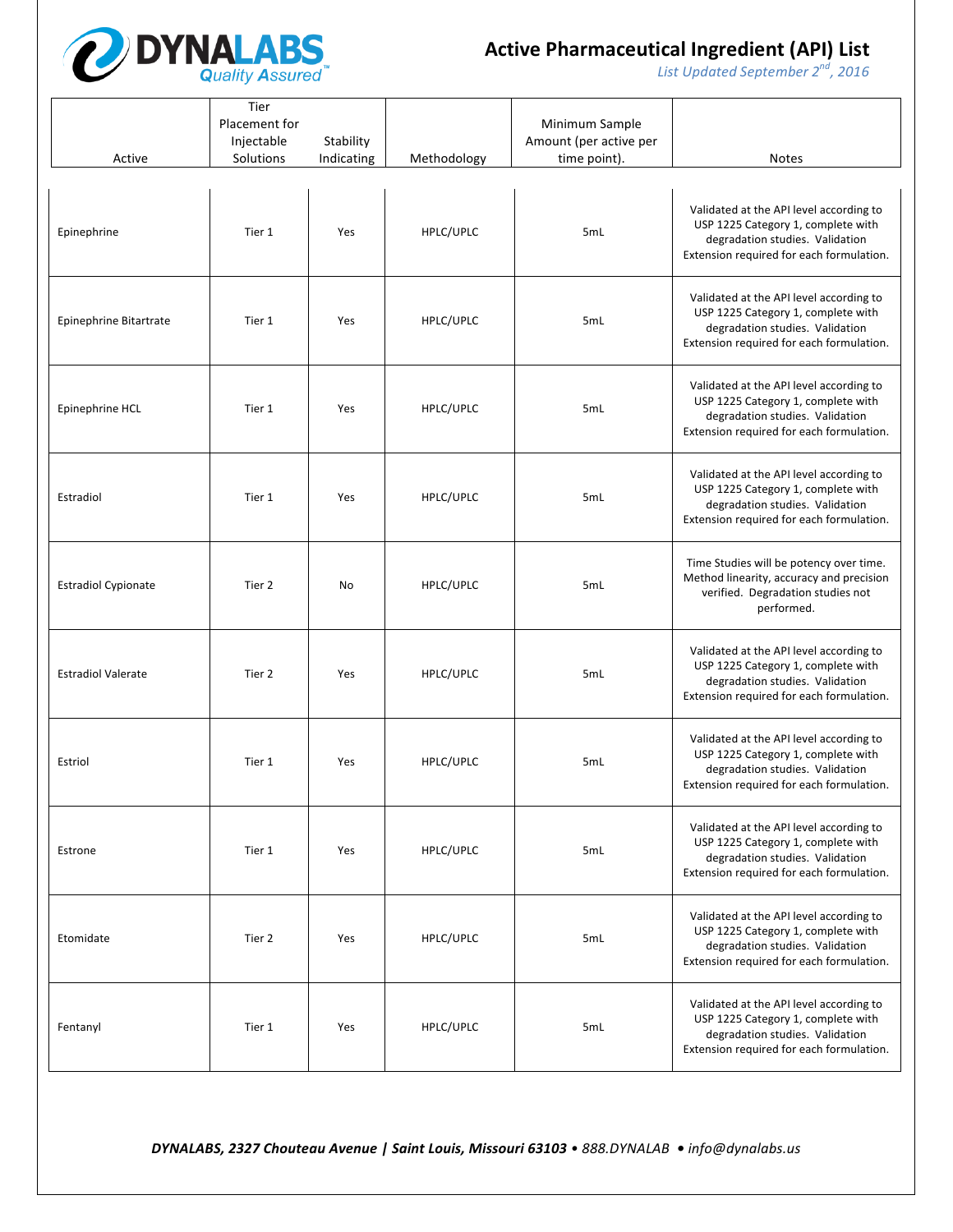

*List* Updated September 2<sup>nd</sup>, 2016

| Active                    | Tier<br>Placement for<br>Injectable<br>Solutions | Stability<br>Indicating | Methodology | Minimum Sample<br>Amount (per active per<br>time point). | <b>Notes</b>                                                                                                                                                 |
|---------------------------|--------------------------------------------------|-------------------------|-------------|----------------------------------------------------------|--------------------------------------------------------------------------------------------------------------------------------------------------------------|
| Fentanyl Citrate          | Tier 1                                           | Yes                     | HPLC/UPLC   | 5mL                                                      | Validated at the API level according to<br>USP 1225 Category 1, complete with<br>degradation studies. Validation<br>Extension required for each formulation. |
| Finasteride               | Tier 1                                           | Yes                     | HPLC/UPLC   | 5mL                                                      | Validated at the API level according to<br>USP 1225 Category 1, complete with<br>degradation studies. Validation<br>Extension required for each formulation. |
| Fluconazole               | Tier 2                                           | No                      | UV          | 5mL                                                      | Formulation cannot contain<br>Preservatives, Flavorings, Dyes, and<br>cannot be multi-active. Formula review<br>may be required.                             |
| Fluorouracil              | Tier 2                                           | No                      | HPLC/UPLC   | 5mL                                                      | Time Studies will be potency over time.<br>Method linearity, accuracy and precision<br>verified. Degradation studies not<br>performed.                       |
| Flurbiprofen              | Tier 1                                           | Yes                     | HPLC/UPLC   | 5mL                                                      | Validated at the API level according to<br>USP 1225 Category 1, complete with<br>degradation studies. Validation<br>Extension required for each formulation. |
| <b>Folic Acid</b>         | Tier 2                                           | No                      | HPLC/UPLC   | 5mL                                                      | Time Studies will be potency over time.<br>Method linearity, accuracy and precision<br>verified. Degradation studies not<br>performed.                       |
| Furosemide                | Tier 2                                           | Yes                     | HPLC/UPLC   | 5mL                                                      | Validated at the API level according to<br>USP 1225 Category 1, complete with<br>degradation studies. Validation<br>Extension required for each formulation. |
| Gabapentin                | Tier 1                                           | Yes                     | HPLC/UPLC   | 5mL                                                      | Validated at the API level according to<br>USP 1225 Category 1, complete with<br>degradation studies. Validation<br>Extension required for each formulation. |
| Gentamicin                | Tier 3                                           | Yes                     | HPLC/UPLC   | 5mL                                                      | Validated at the API level according to<br>USP 1225 Category 1, complete with<br>degradation studies. Validation<br>Extension required for each formulation. |
| <b>Gentamicin Sulfate</b> | Tier 3                                           | Yes                     | HPLC/UPLC   | 5mL                                                      | Validated at the API level according to<br>USP 1225 Category 1, complete with<br>degradation studies. Validation<br>Extension required for each formulation. |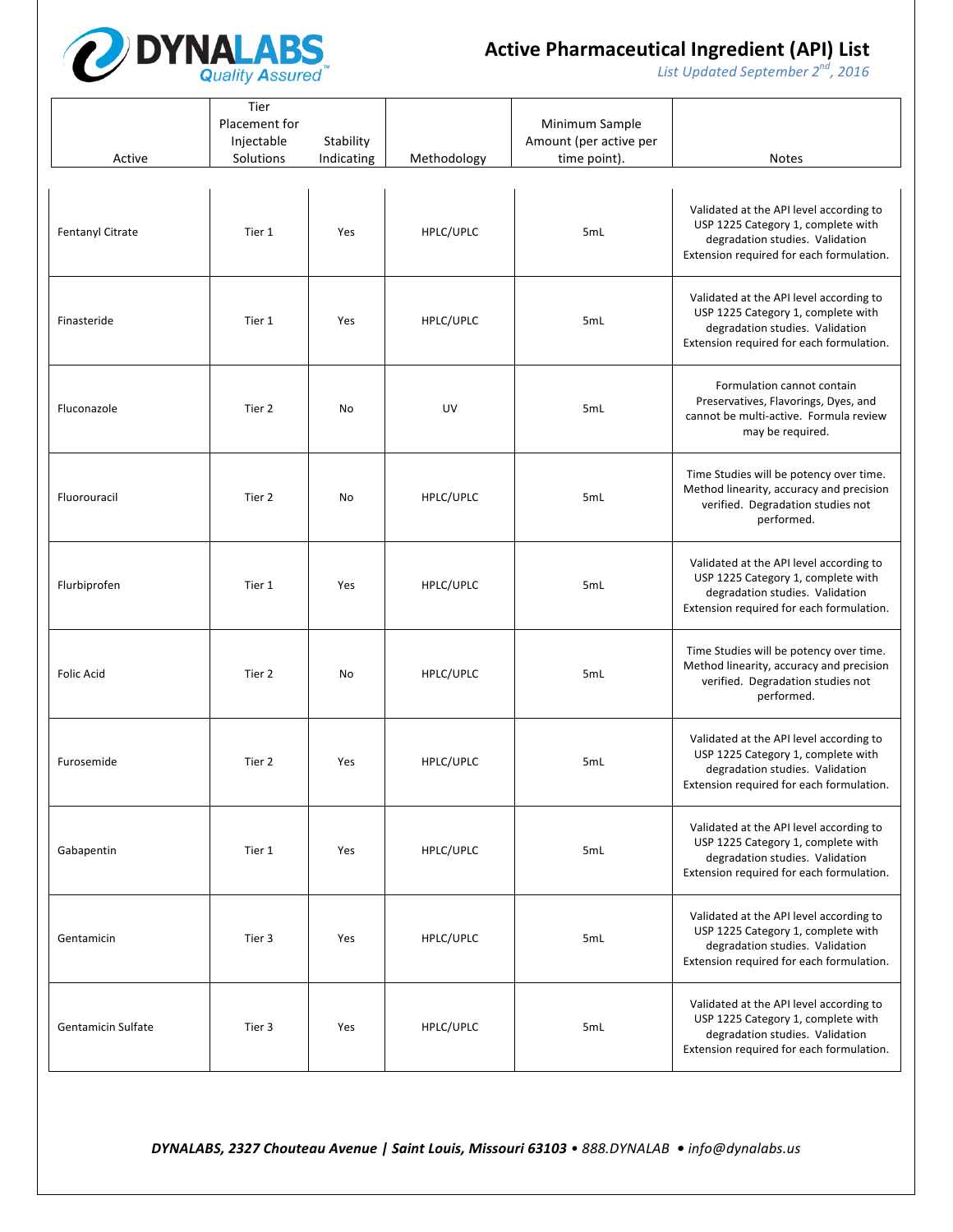

*List* Updated September 2<sup>nd</sup>, 2016

| Active                             | Tier<br>Placement for<br>Injectable<br>Solutions | Stability<br>Indicating | Methodology | Minimum Sample<br>Amount (per active per<br>time point). | <b>Notes</b>                                                                                                                                                 |
|------------------------------------|--------------------------------------------------|-------------------------|-------------|----------------------------------------------------------|--------------------------------------------------------------------------------------------------------------------------------------------------------------|
| <b>Glutathione Reduced</b>         | Tier 2                                           | Yes                     | HPLC/UPLC   | 5mL                                                      | Validated at the API level according to<br>USP 1225 Category 1, complete with<br>degradation studies. Validation<br>Extension required for each formulation. |
| Glycopyrrolate                     | Tier 1                                           | Yes                     | HPLC/UPLC   | 5mL                                                      | Validated at the API level according to<br>USP 1225 Category 1, complete with<br>degradation studies. Validation<br>Extension required for each formulation. |
| Guaifenesin                        | Tier 1                                           | Yes                     | HPLC/UPLC   | 5mL                                                      | Validated at the API level according to<br>USP 1225 Category 1, complete with<br>degradation studies. Validation<br>Extension required for each formulation. |
| <b>Hyaluronic Acid</b>             | Tier 3                                           | No                      | UV          | 5mL                                                      | Formulation cannot contain<br>Preservatives, Flavorings, Dyes, and<br>cannot be multi-active. Formula review<br>may be required.                             |
| Hydrocortisone                     | Tier 1                                           | Yes                     | HPLC/UPLC   | 5mL                                                      | Validated at the API level according to<br>USP 1225 Category 1, complete with<br>degradation studies. Validation<br>Extension required for each formulation. |
| Hydrocortisone Acetate             | Tier 1                                           | Yes                     | HPLC/UPLC   | 5mL                                                      | Validated at the API level according to<br>USP 1225 Category 1, complete with<br>degradation studies. Validation<br>Extension required for each formulation. |
| Hydrocortisone Sodium<br>Phosphate | Tier 1                                           | No                      | HPLC/UPLC   | 5mL                                                      | Time Studies will be potency over time.<br>Method linearity, accuracy and precision<br>verified. Degradation studies not<br>performed.                       |
| Hydrocortisone Succinate           | Tier 1                                           | No                      | HPLC/UPLC   | 5mL                                                      | Time Studies will be potency over time.<br>Method linearity, accuracy and precision<br>verified. Degradation studies not<br>performed.                       |
| Hydromorphone                      | Tier 1                                           | Yes                     | HPLC/UPLC   | 5mL                                                      | Validated at the API level according to<br>USP 1225 Category 1, complete with<br>degradation studies. Validation<br>Extension required for each formulation. |
| Hydromorphone HCL                  | Tier 1                                           | Yes                     | HPLC/UPLC   | 5mL                                                      | Validated at the API level according to<br>USP 1225 Category 1, complete with<br>degradation studies. Validation<br>Extension required for each formulation. |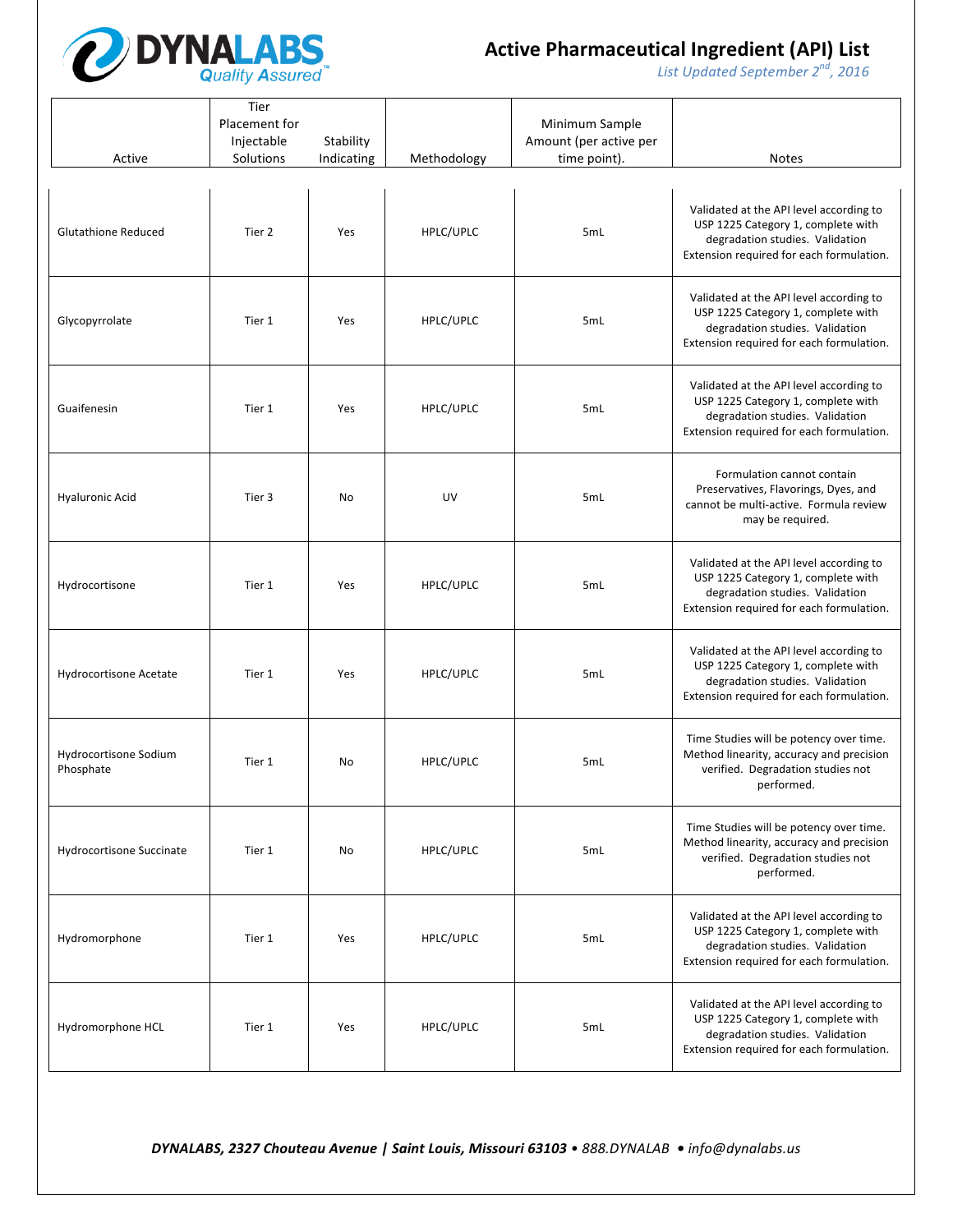

*List* Updated September 2<sup>nd</sup>, 2016

| Active                          | Tier<br>Placement for<br>Injectable<br>Solutions | Stability<br>Indicating | Methodology | Minimum Sample<br>Amount (per active per<br>time point). | <b>Notes</b>                                                                                                                                                 |
|---------------------------------|--------------------------------------------------|-------------------------|-------------|----------------------------------------------------------|--------------------------------------------------------------------------------------------------------------------------------------------------------------|
| Hydroxocobalamin                | Tier 1                                           | Yes                     | HPLC/UPLC   | 5mL                                                      | Validated at the API level according to<br>USP 1225 Category 1, complete with<br>degradation studies. Validation<br>Extension required for each formulation. |
| Hydroxocobalamin HCL            | Tier 1                                           | Yes                     | HPLC/UPLC   | 5mL                                                      | Validated at the API level according to<br>USP 1225 Category 1, complete with<br>degradation studies. Validation<br>Extension required for each formulation. |
| Hydroxyprogesterone<br>Caproate | Tier 1                                           | Yes                     | HPLC/UPLC   | 5mL                                                      | Validated at the API level according to<br>USP 1225 Category 1, complete with<br>degradation studies. Validation<br>Extension required for each formulation. |
| Ibuprofen                       | Tier 1                                           | Yes                     | HPLC/UPLC   | 5mL                                                      | Validated at the API level according to<br>USP 1225 Category 1, complete with<br>degradation studies. Validation<br>Extension required for each formulation. |
| Indocyanine green               | Tier 2                                           | No                      | UV          | 5mL                                                      | Formulation cannot contain<br>Preservatives, Flavorings, Dyes, and<br>cannot be multi-active. Formula review<br>may be required.                             |
| Iohexol                         | Tier 2                                           | Yes                     | HPLC/UPLC   | 5mL                                                      | Validated at the API level according to<br>USP 1225 Category 1, complete with<br>degradation studies. Validation<br>Extension required for each formulation. |
| Ipratropium Bromide             | Tier 2                                           | No                      | UV          | 5mL                                                      | Formulation cannot contain<br>Preservatives, Flavorings, Dyes, and<br>cannot be multi-active. Formula review<br>may be required.                             |
| Isoproterenol                   | Tier 2                                           | Yes                     | HPLC/UPLC   | 5mL                                                      | Validated at the API level according to<br>USP 1225 Category 1, complete with<br>degradation studies. Validation<br>Extension required for each formulation. |
| Itraconazole                    | Tier 2                                           | No                      | UV          | 5mL                                                      | Formulation cannot contain<br>Preservatives, Flavorings, Dyes, and<br>cannot be multi-active. Formula review<br>may be required.                             |
| Ketamine                        | Tier 1                                           | Yes                     | HPLC/UPLC   | 5mL                                                      | Validated at the API level according to<br>USP 1225 Category 1, complete with<br>degradation studies. Validation<br>Extension required for each formulation. |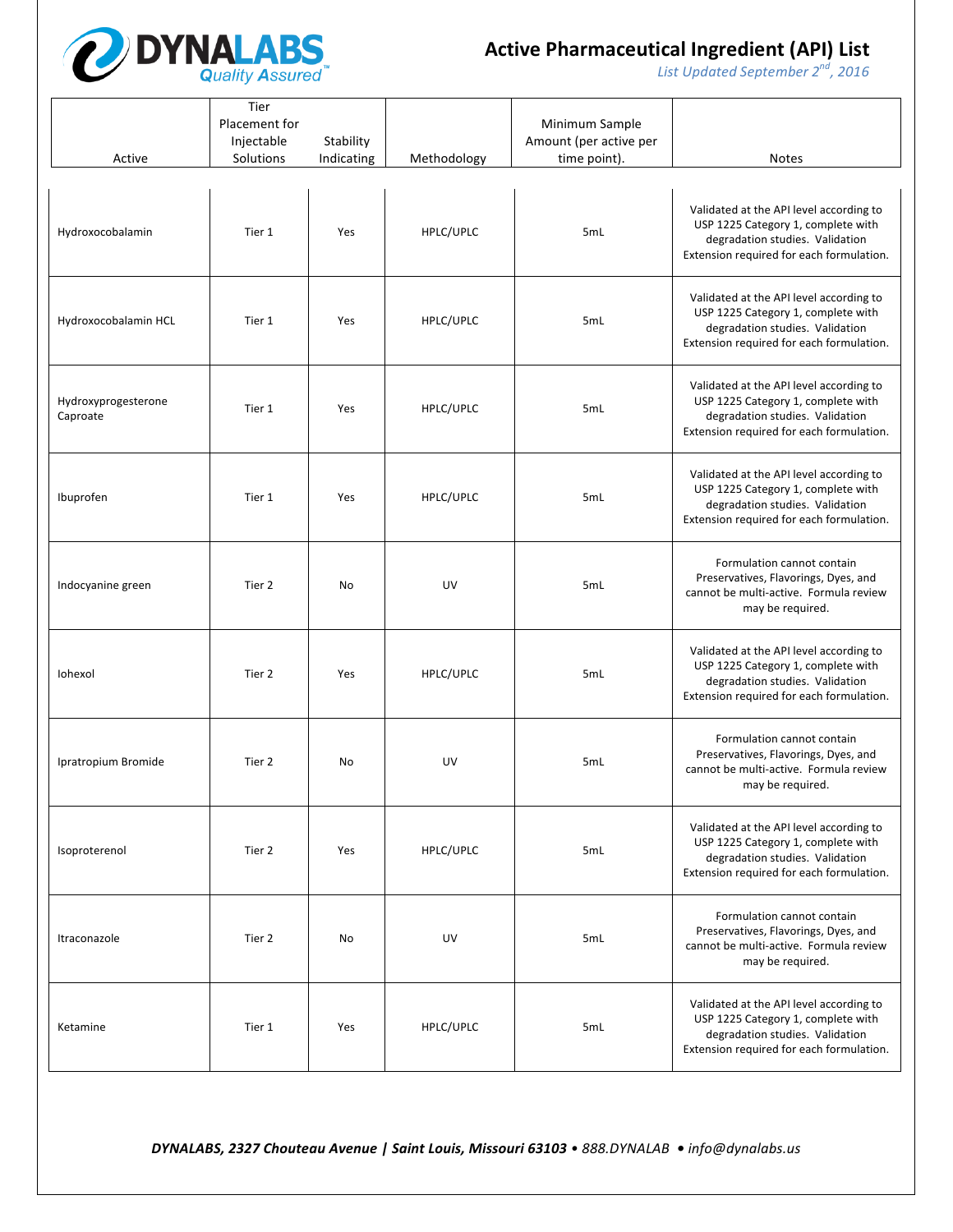

*List* Updated September 2<sup>nd</sup>, 2016

| Active                 | Tier<br>Placement for<br>Injectable<br>Solutions | Stability<br>Indicating | Methodology | Minimum Sample<br>Amount (per active per<br>time point). | <b>Notes</b>                                                                                                                                                 |
|------------------------|--------------------------------------------------|-------------------------|-------------|----------------------------------------------------------|--------------------------------------------------------------------------------------------------------------------------------------------------------------|
| <b>Ketamine HCL</b>    | Tier 1                                           | Yes                     | HPLC/UPLC   | 5mL                                                      | Validated at the API level according to<br>USP 1225 Category 1, complete with<br>degradation studies. Validation<br>Extension required for each formulation. |
| Ketoprofen             | Tier 1                                           | Yes                     | HPLC/UPLC   | 5mL                                                      | Validated at the API level according to<br>USP 1225 Category 1, complete with<br>degradation studies. Validation<br>Extension required for each formulation. |
| Ketorolac              | Tier 1                                           | Yes                     | HPLC/UPLC   | 5mL                                                      | Validated at the API level according to<br>USP 1225 Category 1, complete with<br>degradation studies. Validation<br>Extension required for each formulation. |
| Ketorolac Tromethamine | Tier 1                                           | Yes                     | HPLC/UPLC   | 5mL                                                      | Validated at the API level according to<br>USP 1225 Category 1, complete with<br>degradation studies. Validation<br>Extension required for each formulation. |
| Labetalol HCL          | Tier 1                                           | Yes                     | HPLC/UPLC   | 5mL                                                      | Validated at the API level according to<br>USP 1225 Category 1, complete with<br>degradation studies. Validation<br>Extension required for each formulation. |
| Leuprolide             | Tier 3                                           | Yes                     | HPLC/UPLC   | 5mL                                                      | Validated at the API level according to<br>USP 1225 Category 1, complete with<br>degradation studies. Validation<br>Extension required for each formulation. |
| Leuprolide Acetate     | Tier 3                                           | Yes                     | HPLC/UPLC   | 5mL                                                      | Validated at the API level according to<br>USP 1225 Category 1, complete with<br>degradation studies. Validation<br>Extension required for each formulation. |
| Levothyroxine          | Tier 3                                           | Yes                     | HPLC/UPLC   | 5mL                                                      | Validated at the API level according to<br>USP 1225 Category 1, complete with<br>degradation studies. Validation<br>Extension required for each formulation. |
| Levothyroxine Sodium   | Tier 3                                           | Yes                     | HPLC/UPLC   | 5mL                                                      | Validated at the API level according to<br>USP 1225 Category 1, complete with<br>degradation studies. Validation<br>Extension required for each formulation. |
| Lidocaine              | Tier 1                                           | Yes                     | HPLC/UPLC   | 5mL                                                      | Validated at the API level according to<br>USP 1225 Category 1, complete with<br>degradation studies. Validation<br>Extension required for each formulation. |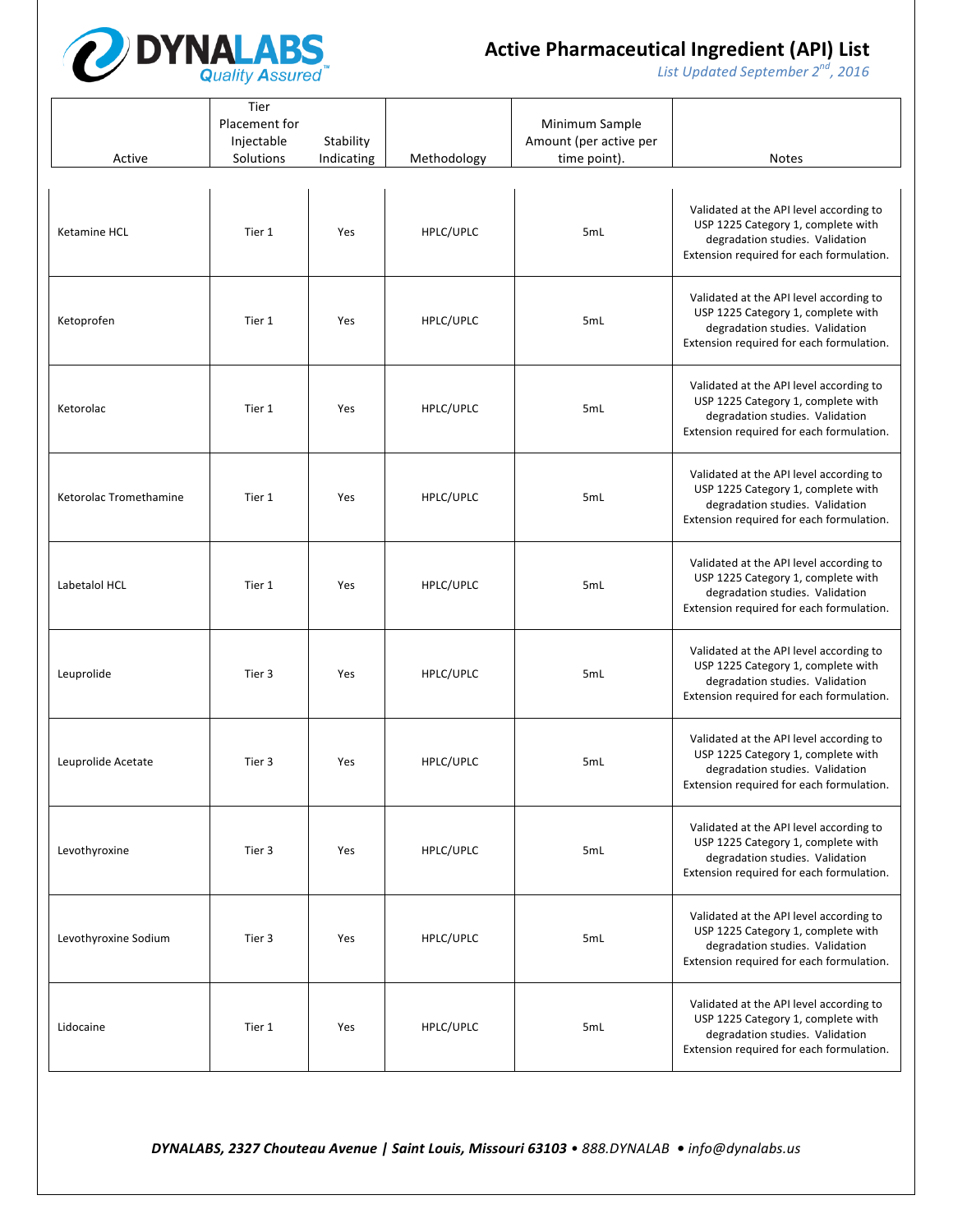

*List* Updated September 2<sup>nd</sup>, 2016

| Active                            | Tier<br>Placement for<br>Injectable<br>Solutions | Stability<br>Indicating | Methodology | Minimum Sample<br>Amount (per active per<br>time point). | <b>Notes</b>                                                                                                                                                 |
|-----------------------------------|--------------------------------------------------|-------------------------|-------------|----------------------------------------------------------|--------------------------------------------------------------------------------------------------------------------------------------------------------------|
|                                   |                                                  |                         |             |                                                          |                                                                                                                                                              |
| Lidocaine HCL                     | Tier 1                                           | Yes                     | HPLC/UPLC   | 5mL                                                      | Validated at the API level according to<br>USP 1225 Category 1, complete with<br>degradation studies. Validation<br>Extension required for each formulation. |
| Liothyronine                      | Tier 3                                           | Yes                     | HPLC/UPLC   | 5mL                                                      | Validated at the API level according to<br>USP 1225 Category 1, complete with<br>degradation studies. Validation<br>Extension required for each formulation. |
| Liothyronine Sodium               | Tier 3                                           | Yes                     | HPLC/UPLC   | 5mL                                                      | Validated at the API level according to<br>USP 1225 Category 1, complete with<br>degradation studies. Validation<br>Extension required for each formulation. |
| Lipoic Acid                       | Tier 2                                           | No                      | UV          | 5mL                                                      | Formulation cannot contain<br>Preservatives, Flavorings, Dyes, and<br>cannot be multi-active. Formula review<br>may be required.                             |
| Lorazepam                         | Tier 1                                           | Yes                     | HPLC/UPLC   | 5mL                                                      | Validated at the API level according to<br>USP 1225 Category 1, complete with<br>degradation studies. Validation<br>Extension required for each formulation. |
| Magensium Chloride<br>Hexahydrate | Tier 3                                           | No                      | IC          | IC                                                       | Time Studies will be potency over time.<br>Method linearity, accuracy and precision<br>verified. Degradation studies not<br>performed.                       |
| Magnesium Chloride                | Tier 3                                           | No                      | IC          | IC                                                       | Time Studies will be potency over time.<br>Method linearity, accuracy and precision<br>verified. Degradation studies not<br>performed.                       |
| Magnesium Citrate                 | Tier 3                                           | No                      | IC          | IC                                                       | Time Studies will be potency over time.<br>Method linearity, accuracy and precision<br>verified. Degradation studies not<br>performed.                       |
| Magnesium Sulfate                 | Tier 3                                           | No                      | IC          | IC                                                       | Time Studies will be potency over time.<br>Method linearity, accuracy and precision<br>verified. Degradation studies not<br>performed.                       |
| Medroxyprogesterone<br>Acetate    | Tier 2                                           | No                      | UV          | 5mL                                                      | Formulation cannot contain<br>Preservatives, Flavorings, Dyes, and<br>cannot be multi-active. Formula review<br>may be required.                             |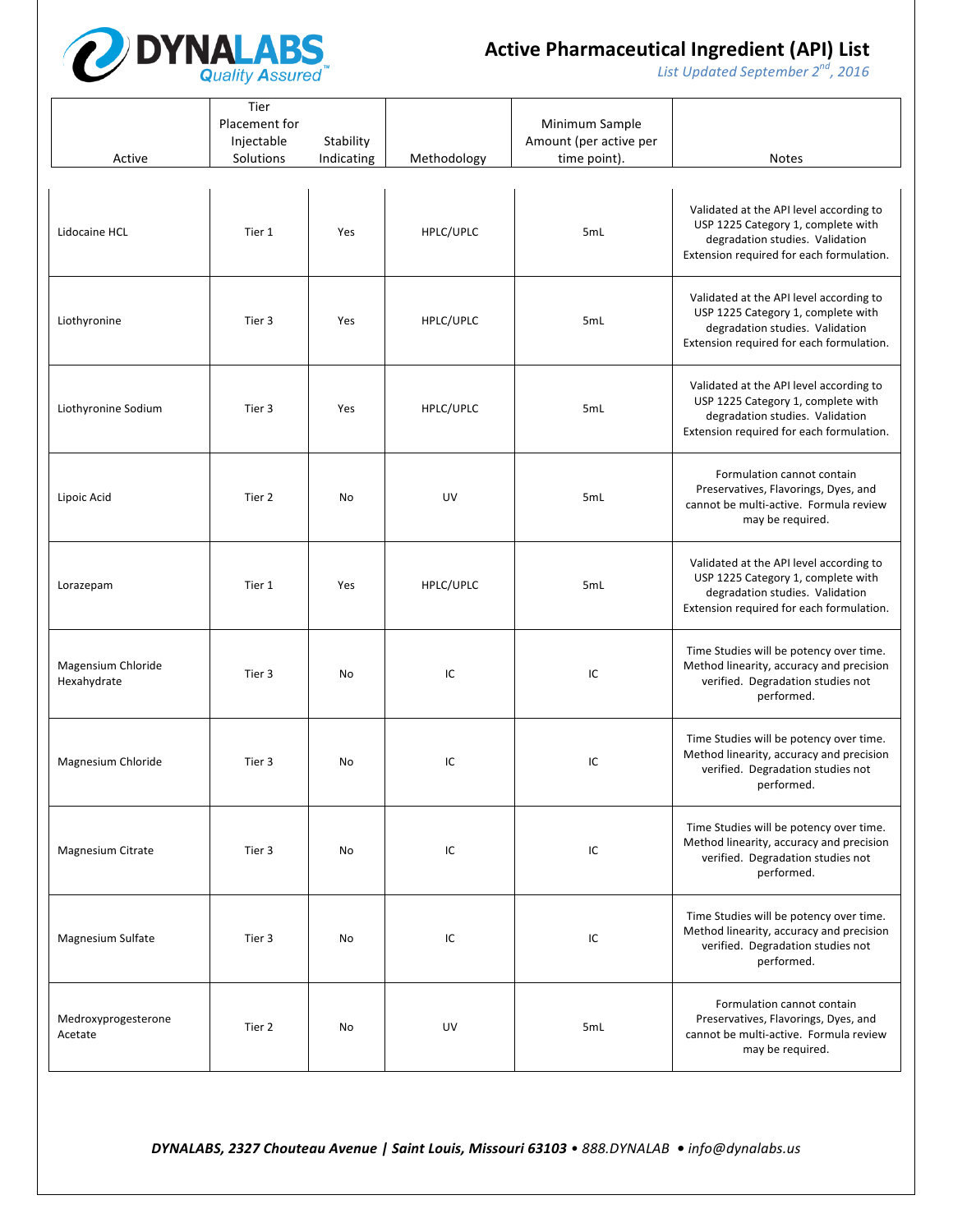

*List* Updated September 2<sup>nd</sup>, 2016

| Active                     | Tier<br>Placement for<br>Injectable<br>Solutions | Stability<br>Indicating | Methodology | Minimum Sample<br>Amount (per active per<br>time point). | <b>Notes</b>                                                                                                                                                 |
|----------------------------|--------------------------------------------------|-------------------------|-------------|----------------------------------------------------------|--------------------------------------------------------------------------------------------------------------------------------------------------------------|
|                            |                                                  |                         |             |                                                          |                                                                                                                                                              |
| Meloxicam                  | Tier 1                                           | Yes                     | HPLC/UPLC   | 5mL                                                      | Validated at the API level according to<br>USP 1225 Category 1, complete with<br>degradation studies. Validation<br>Extension required for each formulation. |
| Meperidine                 | Tier 2                                           | Yes                     | HPLC/UPLC   | 5mL                                                      | Validated at the API level according to<br>USP 1225 Category 1, complete with<br>degradation studies. Validation<br>Extension required for each formulation. |
| Meperidine HCL             | Tier 2                                           | Yes                     | HPLC/UPLC   | 5mL                                                      | Validated at the API level according to<br>USP 1225 Category 1, complete with<br>degradation studies. Validation<br>Extension required for each formulation. |
| Mepivacaine HCL            | Tier 1                                           | Yes                     | HPLC/UPLC   | 5mL                                                      | Validated at the API level according to<br>USP 1225 Category 1, complete with<br>degradation studies. Validation<br>Extension required for each formulation. |
| Methadone HCL              | Tier 1                                           | Yes                     | HPLC/UPLC   | 5mL                                                      | Validated at the API level according to<br>USP 1225 Category 1, complete with<br>degradation studies. Validation<br>Extension required for each formulation. |
| Methohexital               | Tier 2                                           | Yes                     | HPLC/UPLC   | 5mL                                                      | Validated at the API level according to<br>USP 1225 Category 1, complete with<br>degradation studies. Validation<br>Extension required for each formulation. |
| <b>Methohexital Sodium</b> | Tier 2                                           | Yes                     | HPLC/UPLC   | 5mL                                                      | Validated at the API level according to<br>USP 1225 Category 1, complete with<br>degradation studies. Validation<br>Extension required for each formulation. |
| Methylcoabalamin           | Tier 2                                           | No                      | UV          | 5mL                                                      | Formulation cannot contain<br>Preservatives, Flavorings, Dyes, and<br>cannot be multi-active. Formula review<br>may be required.                             |
| Methylphenidate            | Tier 1                                           | No                      | HPLC/UPLC   | 5mL                                                      | Time Studies will be potency over time.<br>Method linearity, accuracy and precision<br>verified. Degradation studies not<br>performed.                       |
| Methylprednisolone         | Tier 2                                           | Yes                     | HPLC/UPLC   | 5mL                                                      | Validated at the API level according to<br>USP 1225 Category 1, complete with<br>degradation studies. Validation<br>Extension required for each formulation. |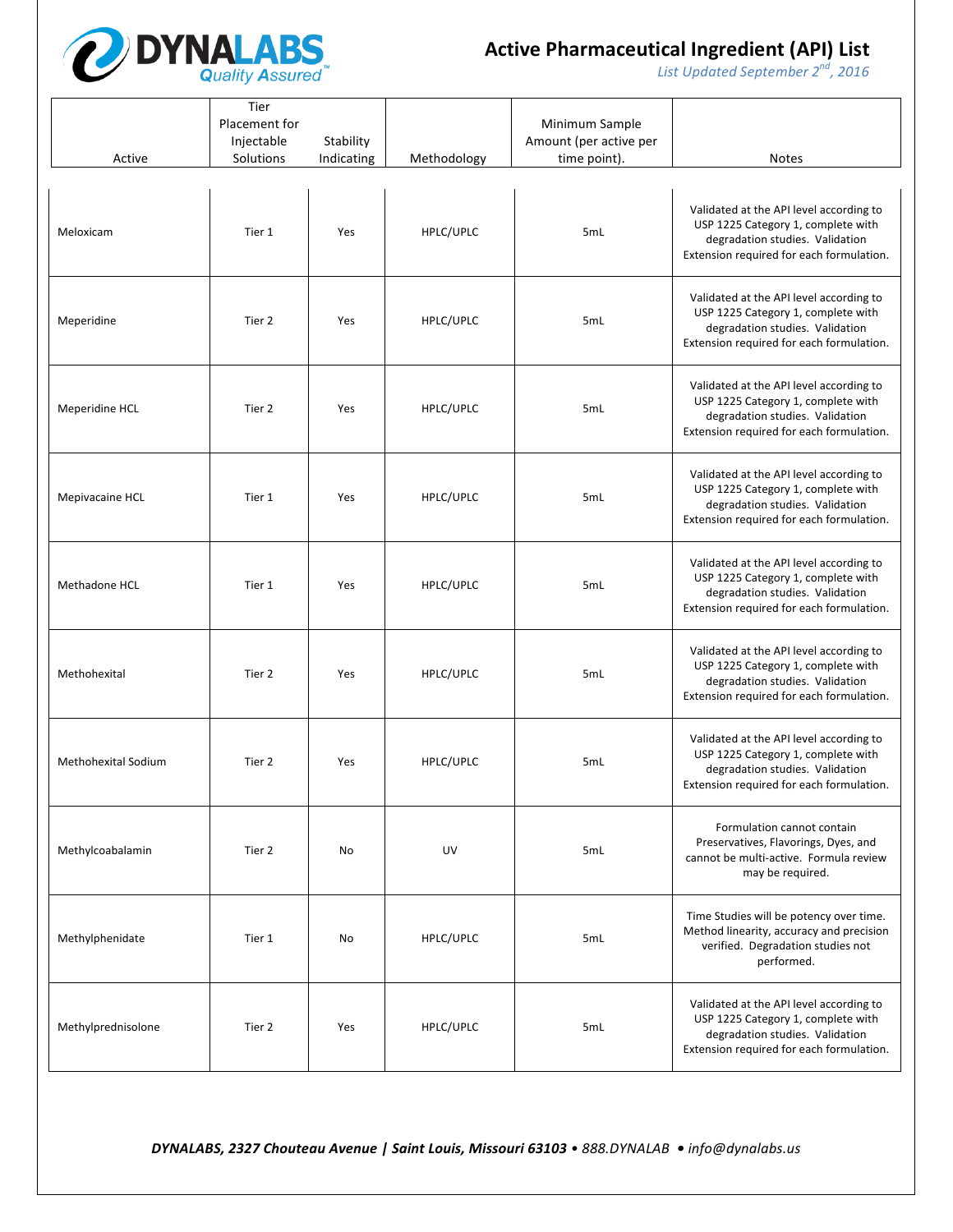

*List* Updated September 2<sup>nd</sup>, 2016

| Active                                 | Tier<br>Placement for<br>Injectable<br>Solutions | Stability<br>Indicating | Methodology | Minimum Sample<br>Amount (per active per<br>time point). | <b>Notes</b>                                                                                                                                                 |
|----------------------------------------|--------------------------------------------------|-------------------------|-------------|----------------------------------------------------------|--------------------------------------------------------------------------------------------------------------------------------------------------------------|
| Methylprednisolone<br>Acetate          | Tier 2                                           | Yes                     | HPLC/UPLC   | 5mL                                                      | Validated at the API level according to<br>USP 1225 Category 1, complete with<br>degradation studies. Validation<br>Extension required for each formulation. |
| Methylprednisolone Sodium<br>Succinate | Tier 1                                           | Yes                     | HPLC/UPLC   | 5mL                                                      | Validated at the API level according to<br>USP 1225 Category 1, complete with<br>degradation studies. Validation<br>Extension required for each formulation. |
| Metoclopramide                         | Tier 1                                           | Yes                     | HPLC/UPLC   | 5mL                                                      | Validated at the API level according to<br>USP 1225 Category 1, complete with<br>degradation studies. Validation<br>Extension required for each formulation. |
| Metoclopramide HCL                     | Tier 1                                           | Yes                     | HPLC/UPLC   | 5mL                                                      | Validated at the API level according to<br>USP 1225 Category 1, complete with<br>degradation studies. Validation<br>Extension required for each formulation. |
| Metoprolol                             | Tier 1                                           | Yes                     | HPLC/UPLC   | 5mL                                                      | Validated at the API level according to<br>USP 1225 Category 1, complete with<br>degradation studies. Validation<br>Extension required for each formulation. |
| Metoprolol Succinate                   | Tier 1                                           | Yes                     | HPLC/UPLC   | 5mL                                                      | Validated at the API level according to<br>USP 1225 Category 1, complete with<br>degradation studies. Validation<br>Extension required for each formulation. |
| Metoprolol Tartrate                    | Tier 1                                           | Yes                     | HPLC/UPLC   | 5mL                                                      | Validated at the API level according to<br>USP 1225 Category 1, complete with<br>degradation studies. Validation<br>Extension required for each formulation. |
| Metronidazole Base                     | Tier 1                                           | Yes                     | HPLC/UPLC   | 5mL                                                      | Validated at the API level according to<br>USP 1225 Category 1, complete with<br>degradation studies. Validation<br>Extension required for each formulation. |
| Midazolam                              | Tier 3                                           | Yes                     | HPLC/UPLC   | 5mL                                                      | Validated at the API level according to<br>USP 1225 Category 1, complete with<br>degradation studies. Validation<br>Extension required for each formulation. |
| Midazolam HCL                          | Tier 3                                           | Yes                     | HPLC/UPLC   | 5mL                                                      | Validated at the API level according to<br>USP 1225 Category 1, complete with<br>degradation studies. Validation<br>Extension required for each formulation. |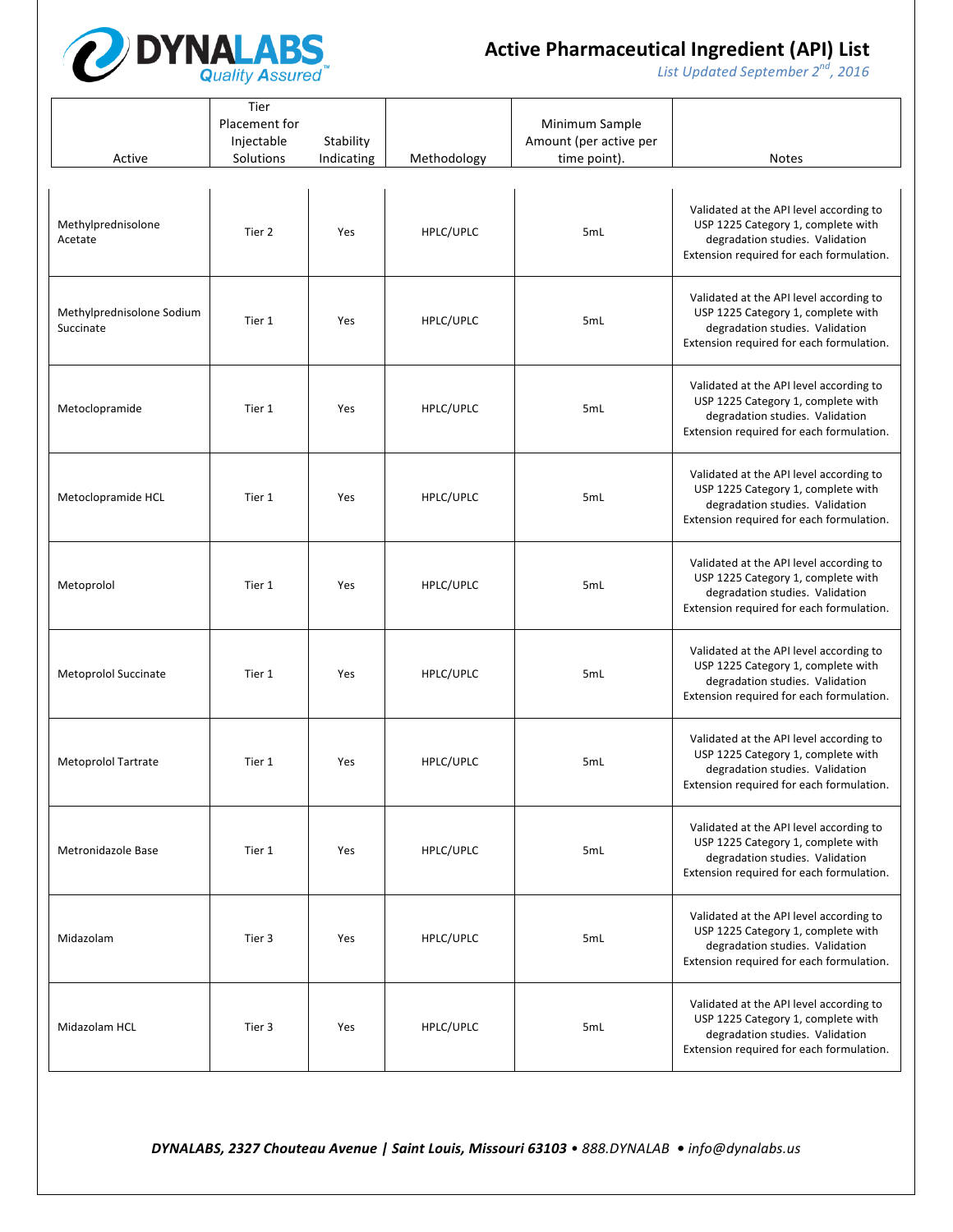

*List* Updated September 2<sup>nd</sup>, 2016

| Active             | Tier<br>Placement for<br>Injectable<br>Solutions | Stability<br>Indicating | Methodology | Minimum Sample<br>Amount (per active per<br>time point). | <b>Notes</b>                                                                                                                                                 |
|--------------------|--------------------------------------------------|-------------------------|-------------|----------------------------------------------------------|--------------------------------------------------------------------------------------------------------------------------------------------------------------|
|                    |                                                  |                         |             |                                                          |                                                                                                                                                              |
| Milrinone          | Tier 2                                           | No                      | HPLC/UPLC   | 5mL                                                      | Time Studies will be potency over time.<br>Method linearity, accuracy and precision<br>verified. Degradation studies not<br>performed.                       |
| Minoxidil          | Tier 1                                           | No                      | HPLC/UPLC   | 5mL                                                      | Time Studies will be potency over time.<br>Method linearity, accuracy and precision<br>verified. Degradation studies not<br>performed.                       |
| Mitomycin          | Tier 3                                           | Yes                     | HPLC/UPLC   | 5mL                                                      | Validated at the API level according to<br>USP 1225 Category 1, complete with<br>degradation studies. Validation<br>Extension required for each formulation. |
| Mometasone Furoate | Tier 1                                           | Yes                     | HPLC/UPLC   | 5mL                                                      | Validated at the API level according to<br>USP 1225 Category 1, complete with<br>degradation studies. Validation<br>Extension required for each formulation. |
| Morphine Sulfate   | Tier 1                                           | Yes                     | HPLC/UPLC   | 5mL                                                      | Validated at the API level according to<br>USP 1225 Category 1, complete with<br>degradation studies. Validation<br>Extension required for each formulation. |
| Moxifloxacin       | Tier 1                                           | Yes                     | HPLC/UPLC   | 5mL                                                      | Validated at the API level according to<br>USP 1225 Category 1, complete with<br>degradation studies. Validation<br>Extension required for each formulation. |
| Moxifloxacin HCL   | Tier 1                                           | Yes                     | HPLC/UPLC   | 5mL                                                      | Validated at the API level according to<br>USP 1225 Category 1, complete with<br>degradation studies. Validation<br>Extension required for each formulation. |
| N-Acetylcysteine   | Tier 1                                           | Yes                     | HPLC/UPLC   | 5 <sub>mL</sub>                                          | Validated at the API level according to<br>USP 1225 Category 1, complete with<br>degradation studies. Validation<br>Extension required for each formulation. |
| Nalbuphine         | Tier 1                                           | Yes                     | HPLC/UPLC   | 5mL                                                      | Validated at the API level according to<br>USP 1225 Category 1, complete with<br>degradation studies. Validation<br>Extension required for each formulation. |
| Nalbuphine HCL     | Tier 1                                           | Yes                     | HPLC/UPLC   | 5mL                                                      | Validated at the API level according to<br>USP 1225 Category 1, complete with<br>degradation studies. Validation<br>Extension required for each formulation. |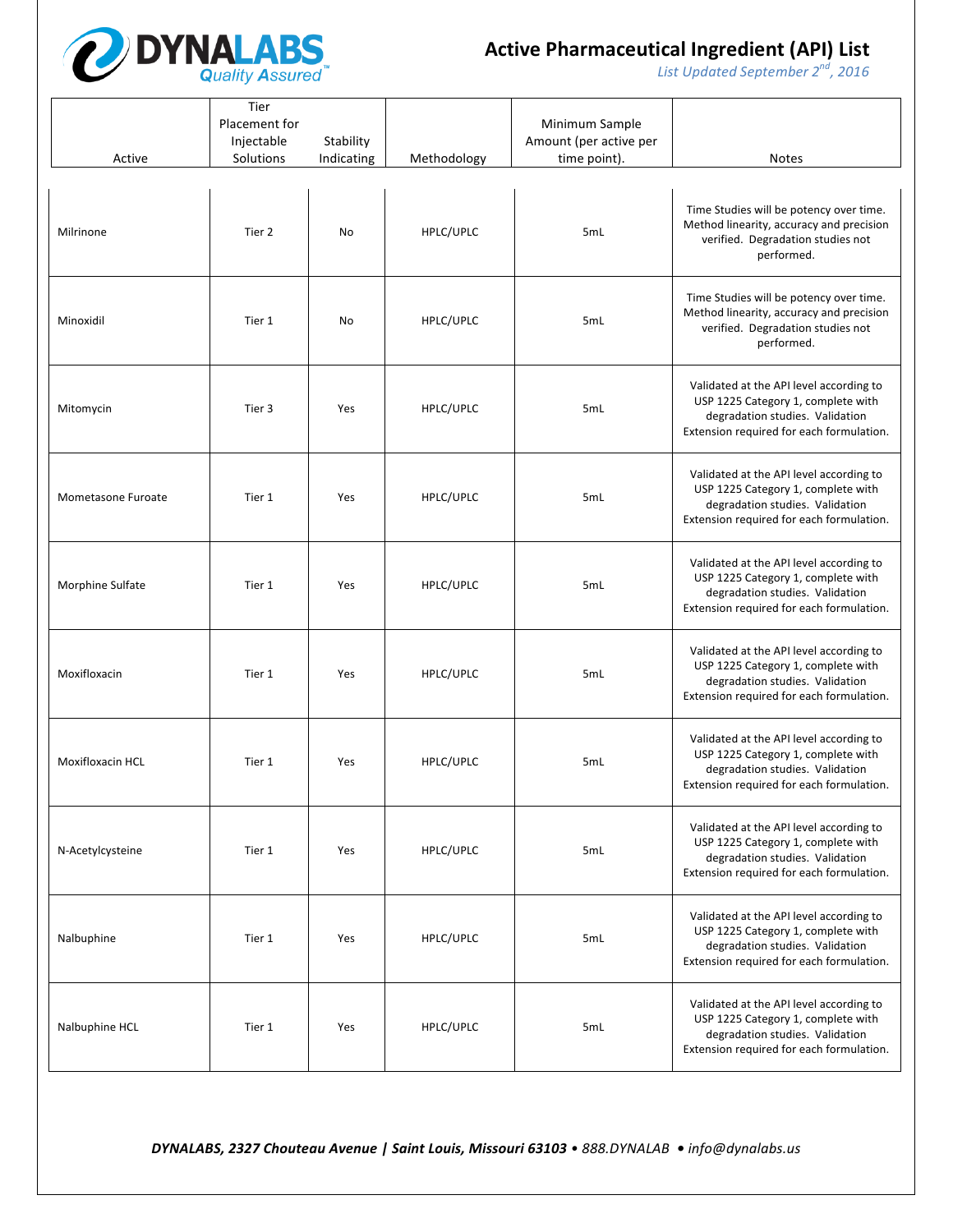

*List* Updated September 2<sup>nd</sup>, 2016

| Active                    | Tier<br>Placement for<br>Injectable<br>Solutions | Stability<br>Indicating | Methodology | Minimum Sample<br>Amount (per active per<br>time point). | <b>Notes</b>                                                                                                                                                 |
|---------------------------|--------------------------------------------------|-------------------------|-------------|----------------------------------------------------------|--------------------------------------------------------------------------------------------------------------------------------------------------------------|
| Naltrexone                | Tier 2                                           | Yes                     | HPLC/UPLC   | 5mL                                                      | Validated at the API level according to<br>USP 1225 Category 1, complete with<br>degradation studies. Validation<br>Extension required for each formulation. |
| Naltrexone HCL            | Tier 2                                           | Yes                     | HPLC/UPLC   | 5mL                                                      | Validated at the API level according to<br>USP 1225 Category 1, complete with<br>degradation studies. Validation<br>Extension required for each formulation. |
| Nandrolone Decanoate      | Tier 2                                           | Yes                     | HPLC/UPLC   | 5mL                                                      | Validated at the API level according to<br>USP 1225 Category 1, complete with<br>degradation studies. Validation<br>Extension required for each formulation. |
| Neostigmine               | Tier 2                                           | Yes                     | HPLC/UPLC   | 5mL                                                      | Validated at the API level according to<br>USP 1225 Category 1, complete with<br>degradation studies. Validation<br>Extension required for each formulation. |
| Neostigmine Methylsulfate | Tier 2                                           | Yes                     | HPLC/UPLC   | 5mL                                                      | Validated at the API level according to<br>USP 1225 Category 1, complete with<br>degradation studies. Validation<br>Extension required for each formulation. |
| Nicardipine               | Tier 1                                           | Yes                     | HPLC/UPLC   | 5mL                                                      | Validated at the API level according to<br>USP 1225 Category 1, complete with<br>degradation studies. Validation<br>Extension required for each formulation. |
| Nicardipine HCL           | Tier 1                                           | Yes                     | HPLC/UPLC   | 5mL                                                      | Validated at the API level according to<br>USP 1225 Category 1, complete with<br>degradation studies. Validation<br>Extension required for each formulation. |
| Nifedipine                | Tier 1                                           | Yes                     | HPLC/UPLC   | 5mL                                                      | Validated at the API level according to<br>USP 1225 Category 1, complete with<br>degradation studies. Validation<br>Extension required for each formulation. |
| Nitroglycerin             | Tier 1                                           | Yes                     | HPLC/UPLC   | 5mL                                                      | Validated at the API level according to<br>USP 1225 Category 1, complete with<br>degradation studies. Validation<br>Extension required for each formulation. |
| Norepinephrine            | Tier 1                                           | Yes                     | HPLC/UPLC   | 5mL                                                      | Validated at the API level according to<br>USP 1225 Category 1, complete with<br>degradation studies. Validation<br>Extension required for each formulation. |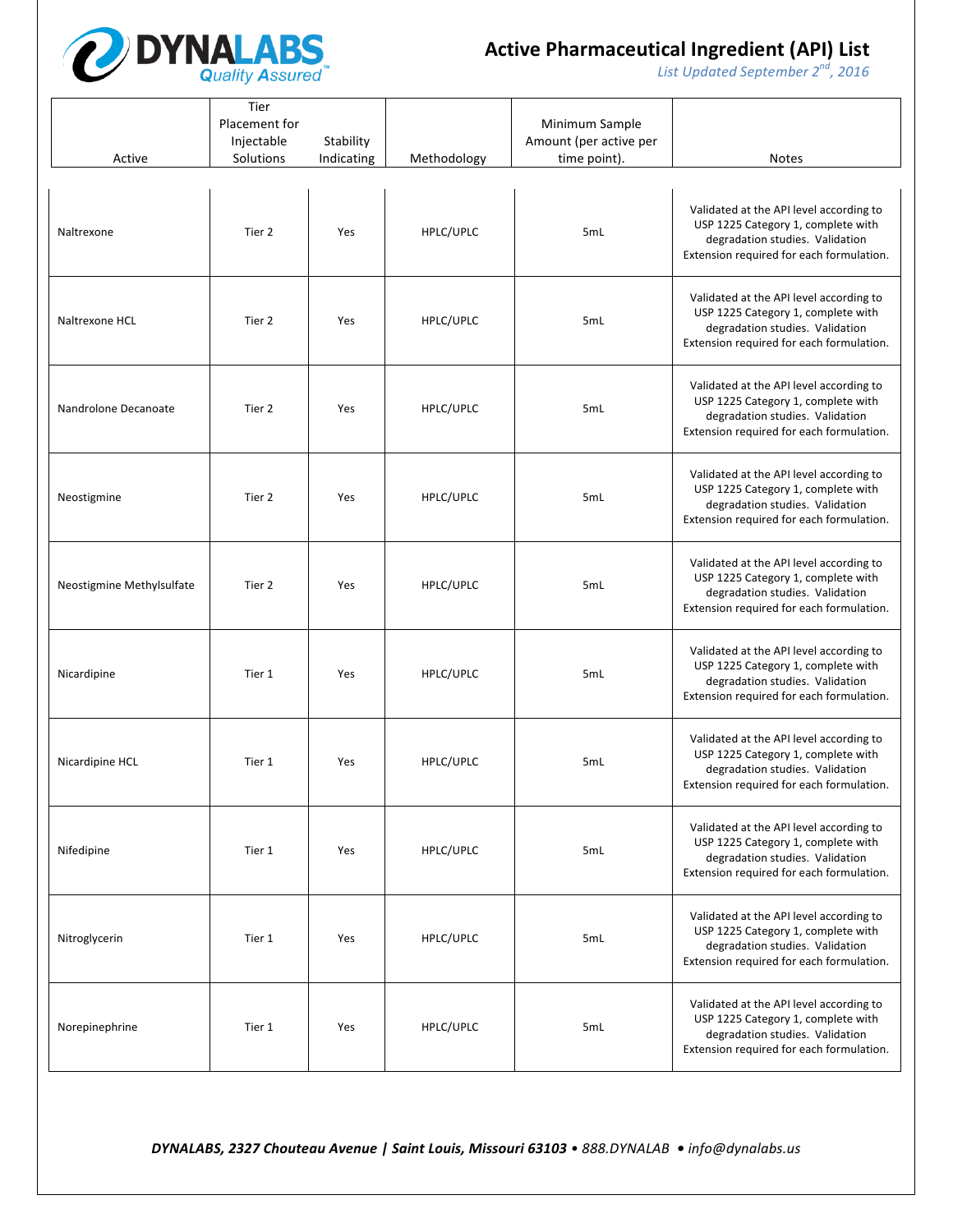

*List* Updated September 2<sup>nd</sup>, 2016

| Active                    | Tier<br>Placement for<br>Injectable<br>Solutions | Stability<br>Indicating | Methodology | Minimum Sample<br>Amount (per active per<br>time point). | <b>Notes</b>                                                                                                                                                 |
|---------------------------|--------------------------------------------------|-------------------------|-------------|----------------------------------------------------------|--------------------------------------------------------------------------------------------------------------------------------------------------------------|
| Norepinephrine Bitartrate | Tier 1                                           | Yes                     | HPLC/UPLC   | 5mL                                                      | Validated at the API level according to<br>USP 1225 Category 1, complete with<br>degradation studies. Validation<br>Extension required for each formulation. |
| Norepinephrine HCL        | Tier 1                                           | Yes                     | HPLC/UPLC   | 5 <sub>mL</sub>                                          | Validated at the API level according to<br>USP 1225 Category 1, complete with<br>degradation studies. Validation<br>Extension required for each formulation. |
| Omeprazole                | Tier 2                                           | Yes                     | HPLC/UPLC   | 5mL                                                      | Validated at the API level according to<br>USP 1225 Category 1, complete with<br>degradation studies. Validation<br>Extension required for each formulation. |
| Omeprazole Sodium         | Tier 2                                           | Yes                     | HPLC/UPLC   | 5mL                                                      | Validated at the API level according to<br>USP 1225 Category 1, complete with<br>degradation studies. Validation<br>Extension required for each formulation. |
| Ondansetron               | Tier 1                                           | Yes                     | HPLC/UPLC   | 5mL                                                      | Validated at the API level according to<br>USP 1225 Category 1, complete with<br>degradation studies. Validation<br>Extension required for each formulation. |
| <b>Ondansetron HCL</b>    | Tier 1                                           | Yes                     | HPLC/UPLC   | 5mL                                                      | Validated at the API level according to<br>USP 1225 Category 1, complete with<br>degradation studies. Validation<br>Extension required for each formulation. |
| Orphenadrine Citrate      | Tier 2                                           | No                      | HPLC/UPLC   | 5mL                                                      | Time Studies will be potency over time.<br>Method linearity, accuracy and precision<br>verified. Degradation studies not<br>performed.                       |
| Oxytocin                  | Tier 3                                           | No                      | Mass Spec   | 5mL                                                      | Time Studies will be potency over time.<br>Method linearity, accuracy and precision<br>verified. Degradation studies not<br>performed.                       |
| Pantoprazole              | Tier 2                                           | Yes                     | HPLC/UPLC   | 5mL                                                      | Validated at the API level according to<br>USP 1225 Category 1, complete with<br>degradation studies. Validation<br>Extension required for each formulation. |
| Pantoprazole Sodium       | Tier 2                                           | Yes                     | HPLC/UPLC   | 5mL                                                      | Validated at the API level according to<br>USP 1225 Category 1, complete with<br>degradation studies. Validation<br>Extension required for each formulation. |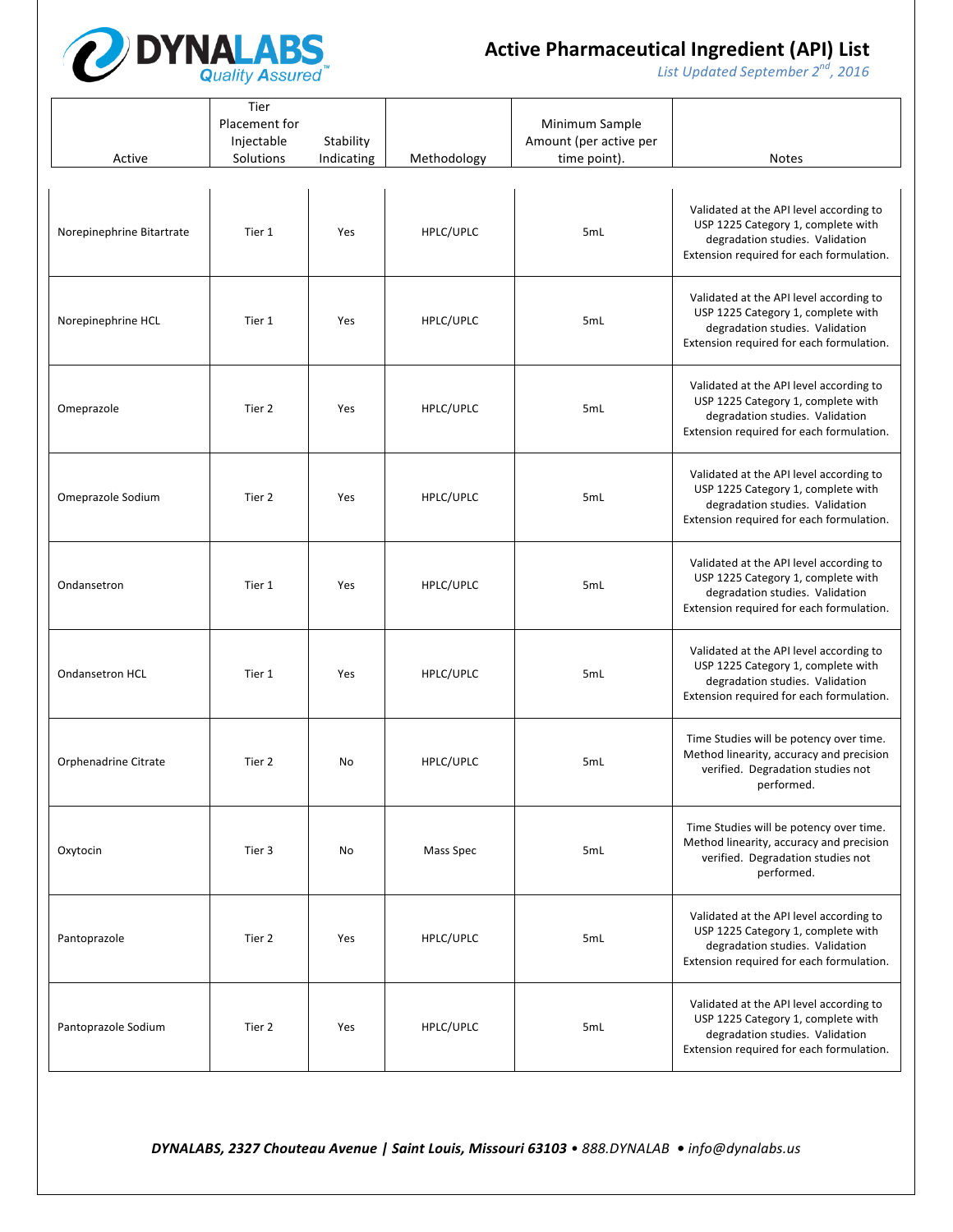

*List* Updated September 2<sup>nd</sup>, 2016

| Active                      | Tier<br>Placement for<br>Injectable<br>Solutions | Stability<br>Indicating | Methodology | Minimum Sample<br>Amount (per active per<br>time point). | <b>Notes</b>                                                                                                                                                 |
|-----------------------------|--------------------------------------------------|-------------------------|-------------|----------------------------------------------------------|--------------------------------------------------------------------------------------------------------------------------------------------------------------|
| Papaverine                  | Tier 1                                           | Yes                     | HPLC/UPLC   | 5mL                                                      | Validated at the API level according to<br>USP 1225 Category 1, complete with<br>degradation studies. Validation<br>Extension required for each formulation. |
| Papaverine HCL              | Tier 1                                           | Yes                     | HPLC/UPLC   | 5mL                                                      | Validated at the API level according to<br>USP 1225 Category 1, complete with<br>degradation studies. Validation<br>Extension required for each formulation. |
| Pemoline                    | Tier 2                                           | No                      | UV          | 5mL                                                      | Formulation cannot contain<br>Preservatives, Flavorings, Dyes, and<br>cannot be multi-active. Formula review<br>may be required.                             |
| Pentobarbital               | Tier 1                                           | Yes                     | HPLC/UPLC   | 5mL                                                      | Validated at the API level according to<br>USP 1225 Category 1, complete with<br>degradation studies. Validation<br>Extension required for each formulation. |
| Pentobarbital Sodium        | Tier 1                                           | Yes                     | HPLC/UPLC   | 5mL                                                      | Validated at the API level according to<br>USP 1225 Category 1, complete with<br>degradation studies. Validation<br>Extension required for each formulation. |
| Pentoxifylline              | Tier 1                                           | Yes                     | HPLC/UPLC   | 5mL                                                      | Validated at the API level according to<br>USP 1225 Category 1, complete with<br>degradation studies. Validation<br>Extension required for each formulation. |
| PGE-1 (see alprostadil)     | Tier 2                                           | Yes                     | HPLC/UPLC   | 5mL                                                      | Validated at the API level according to<br>USP 1225 Category 1, complete with<br>degradation studies. Validation<br>Extension required for each formulation. |
| Phenobarbital               | Tier 1                                           | Yes                     | HPLC/UPLC   | 5mL                                                      | Validated at the API level according to<br>USP 1225 Category 1, complete with<br>degradation studies. Validation<br>Extension required for each formulation. |
| <b>Phenobarbital Sodium</b> | Tier 1                                           | Yes                     | HPLC/UPLC   | 5mL                                                      | Validated at the API level according to<br>USP 1225 Category 1, complete with<br>degradation studies. Validation<br>Extension required for each formulation. |
| Phenol                      | Tier 1                                           | Yes                     | HPLC/UPLC   | 5mL                                                      | Validated at the API level according to<br>USP 1225 Category 1, complete with<br>degradation studies. Validation<br>Extension required for each formulation. |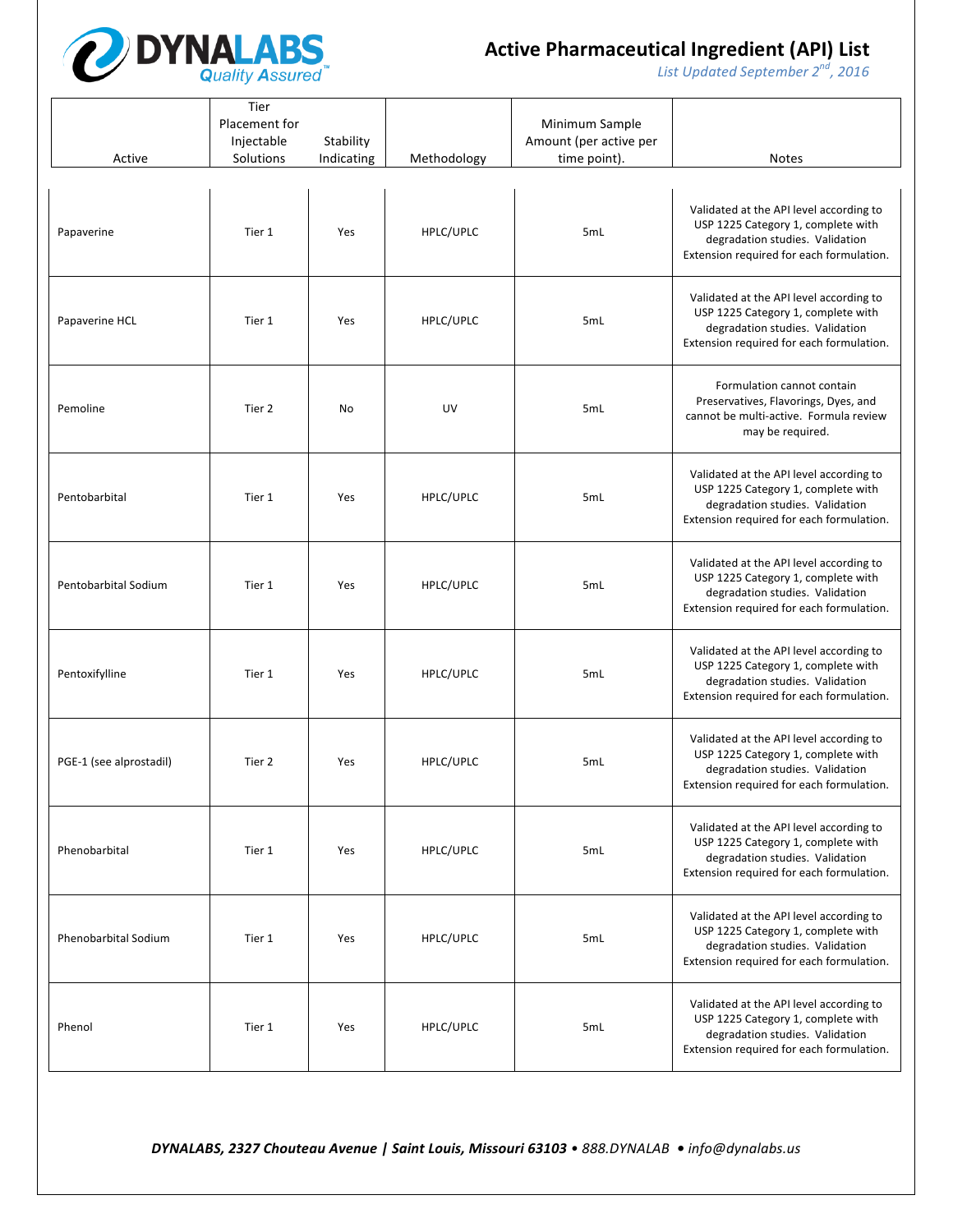

*List* Updated September 2<sup>nd</sup>, 2016

| Active                 | Tier<br>Placement for<br>Injectable<br>Solutions | Stability<br>Indicating | Methodology | Minimum Sample<br>Amount (per active per<br>time point). | <b>Notes</b>                                                                                                                                                 |
|------------------------|--------------------------------------------------|-------------------------|-------------|----------------------------------------------------------|--------------------------------------------------------------------------------------------------------------------------------------------------------------|
| Phentolamine           | Tier 1                                           | Yes                     | HPLC/UPLC   | 5mL                                                      | Validated at the API level according to<br>USP 1225 Category 1, complete with<br>degradation studies. Validation<br>Extension required for each formulation. |
| Phentolamine Mesylate  | Tier 1                                           | Yes                     | HPLC/UPLC   | 5mL                                                      | Validated at the API level according to<br>USP 1225 Category 1, complete with<br>degradation studies. Validation<br>Extension required for each formulation. |
| Phenylephrine          | Tier 1                                           | Yes                     | HPLC/UPLC   | 5mL                                                      | Validated at the API level according to<br>USP 1225 Category 1, complete with<br>degradation studies. Validation<br>Extension required for each formulation. |
| Phenylephrine HCL      | Tier 1                                           | Yes                     | HPLC/UPLC   | 5mL                                                      | Validated at the API level according to<br>USP 1225 Category 1, complete with<br>degradation studies. Validation<br>Extension required for each formulation. |
| Phenylephrine Tannate  | Tier 1                                           | Yes                     | HPLC/UPLC   | 5mL                                                      | Validated at the API level according to<br>USP 1225 Category 1, complete with<br>degradation studies. Validation<br>Extension required for each formulation. |
| Phenylephrine Tartrate | Tier 1                                           | Yes                     | HPLC/UPLC   | 5mL                                                      | Validated at the API level according to<br>USP 1225 Category 1, complete with<br>degradation studies. Validation<br>Extension required for each formulation. |
| Piperacillin           | Tier 2                                           | Yes                     | HPLC/UPLC   | 5mL                                                      | Validated at the API level according to<br>USP 1225 Category 1, complete with<br>degradation studies. Validation<br>Extension required for each formulation. |
| Piperacillin Sodium    | Tier 2                                           | Yes                     | HPLC/UPLC   | 5mL                                                      | Validated at the API level according to<br>USP 1225 Category 1, complete with<br>degradation studies. Validation<br>Extension required for each formulation. |
| Piroxicam              | Tier 1                                           | Yes                     | HPLC/UPLC   | 5mL                                                      | Validated at the API level according to<br>USP 1225 Category 1, complete with<br>degradation studies. Validation<br>Extension required for each formulation. |
| Potassium Bromide      | Tier 3                                           | No                      | IC          | IC                                                       | Time Studies will be potency over time.<br>Method linearity, accuracy and precision<br>verified. Degradation studies not<br>performed.                       |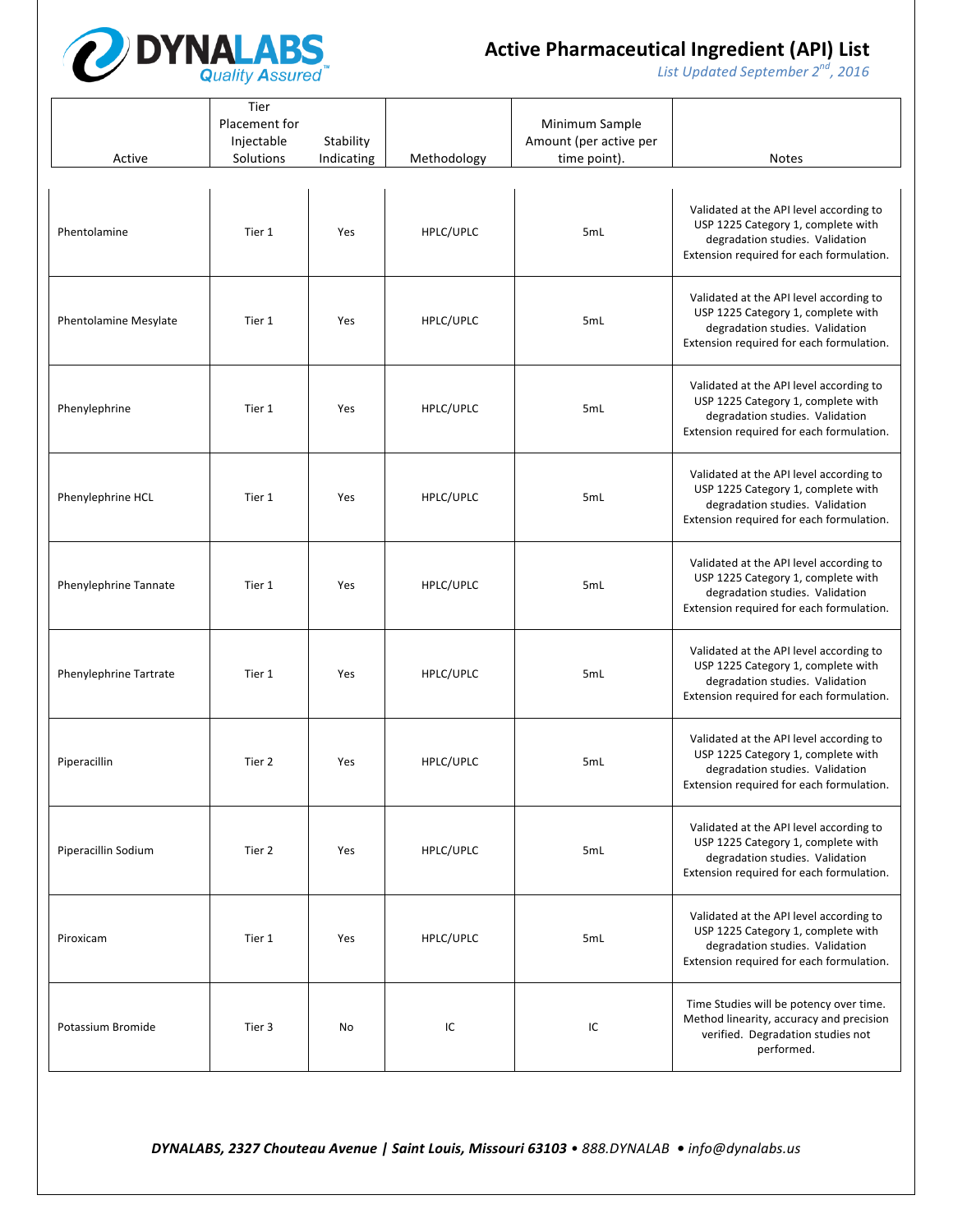

*List* Updated September 2<sup>nd</sup>, 2016

| Active                           | Tier<br>Placement for<br>Injectable<br>Solutions | Stability<br>Indicating | Methodology | Minimum Sample<br>Amount (per active per<br>time point). | <b>Notes</b>                                                                                                                                                 |
|----------------------------------|--------------------------------------------------|-------------------------|-------------|----------------------------------------------------------|--------------------------------------------------------------------------------------------------------------------------------------------------------------|
| Potassium Chloride               | Tier 3                                           | No                      | IC          | IC                                                       | Time Studies will be potency over time.<br>Method linearity, accuracy and precision<br>verified. Degradation studies not<br>performed.                       |
| Potassium Citrate                | Tier 3                                           | No                      | IC          | IC                                                       | Time Studies will be potency over time.<br>Method linearity, accuracy and precision<br>verified. Degradation studies not<br>performed.                       |
| Povidone-Iodine (Betadine)       | Tier 2                                           | No                      | Titration   | Titration                                                | Multi-actives and excipients may deem<br>sample untestable. Formula review may<br>be required.                                                               |
| Prednisolone                     | Tier 3                                           | Yes                     | HPLC/UPLC   | 5mL                                                      | Validated at the API level according to<br>USP 1225 Category 1, complete with<br>degradation studies. Validation<br>Extension required for each formulation. |
| Prednisolone Acetate             | Tier 3                                           | No                      | HPLC/UPLC   | 5mL                                                      | Time Studies will be potency over time.<br>Method linearity, accuracy and precision<br>verified. Degradation studies not<br>performed.                       |
| Prednisolone Sodium<br>Phosphate | Tier 3                                           | No                      | HPLC/UPLC   | 5mL                                                      | Time Studies will be potency over time.<br>Method linearity, accuracy and precision<br>verified. Degradation studies not<br>performed.                       |
| Prednisone                       | Tier 1                                           | No                      | HPLC/UPLC   | 5mL                                                      | Time Studies will be potency over time.<br>Method linearity, accuracy and precision<br>verified. Degradation studies not<br>performed.                       |
| Pregnenolone                     | Tier 1                                           | Yes                     | HPLC/UPLC   | 5mL                                                      | Validated at the API level according to<br>USP 1225 Category 1, complete with<br>degradation studies. Validation<br>Extension required for each formulation. |
| Prilocaine HCL                   | Tier 1                                           | Yes                     | HPLC/UPLC   | 5mL                                                      | Validated at the API level according to<br>USP 1225 Category 1, complete with<br>degradation studies. Validation<br>Extension required for each formulation. |
| Procaine                         | Tier 1                                           | Yes                     | HPLC/UPLC   | 5mL                                                      | Validated at the API level according to<br>USP 1225 Category 1, complete with<br>degradation studies. Validation<br>Extension required for each formulation. |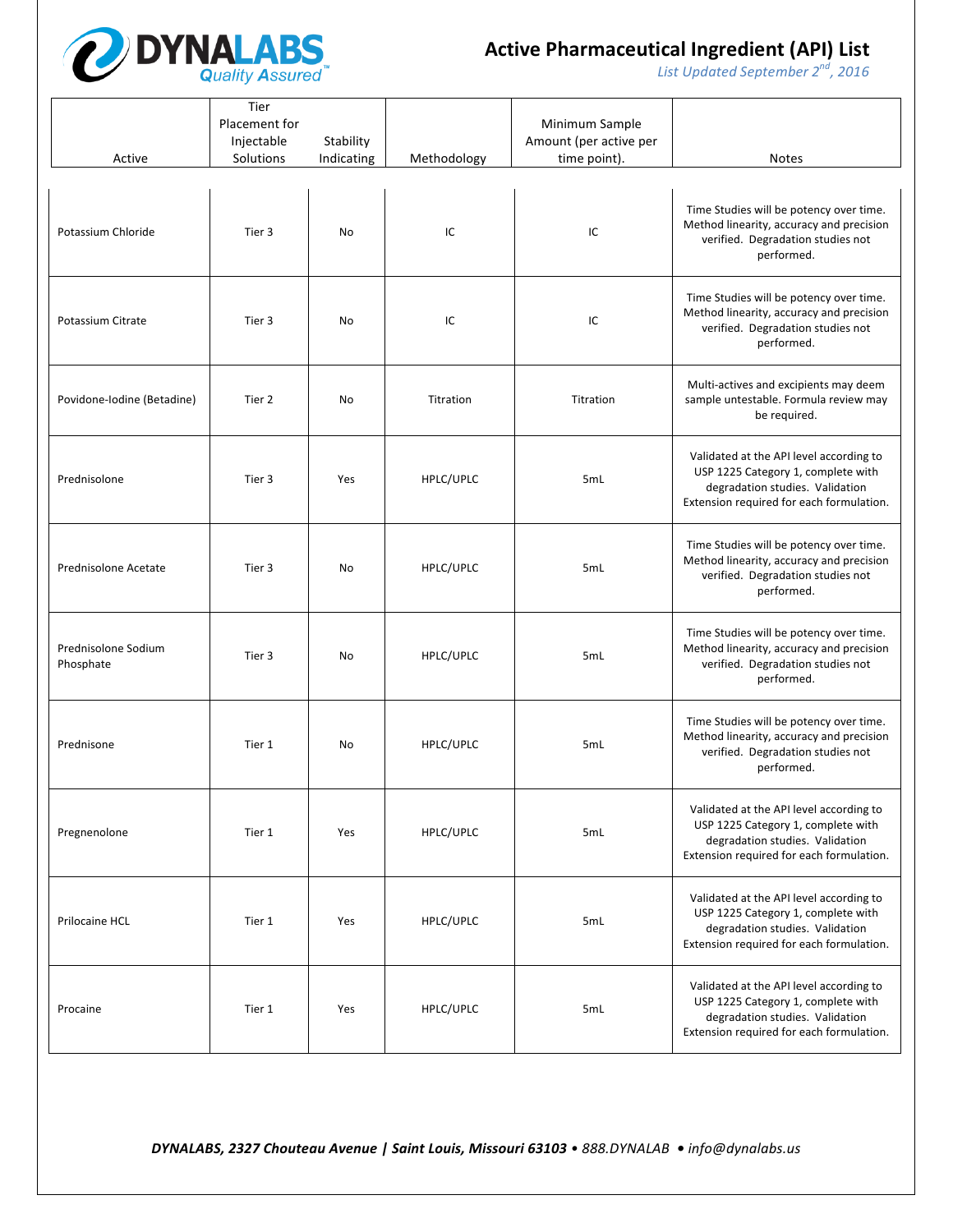

*List* Updated September 2<sup>nd</sup>, 2016

| Active                             | Tier<br>Placement for<br>Injectable<br>Solutions | Stability<br>Indicating | Methodology | Minimum Sample<br>Amount (per active per<br>time point). | <b>Notes</b>                                                                                                                                                 |
|------------------------------------|--------------------------------------------------|-------------------------|-------------|----------------------------------------------------------|--------------------------------------------------------------------------------------------------------------------------------------------------------------|
| Procaine HCL                       | Tier 1                                           | Yes                     | HPLC/UPLC   | 5mL                                                      | Validated at the API level according to<br>USP 1225 Category 1, complete with<br>degradation studies. Validation<br>Extension required for each formulation. |
| Progesterone                       | Tier 1                                           | Yes                     | HPLC/UPLC   | 5mL                                                      | Validated at the API level according to<br>USP 1225 Category 1, complete with<br>degradation studies. Validation<br>Extension required for each formulation. |
| Promethazine                       | Tier 1                                           | No                      | HPLC/UPLC   | 5mL                                                      | Time Studies will be potency over time.<br>Method linearity, accuracy and precision<br>verified. Degradation studies not<br>performed.                       |
| Promethazine HCL                   | Tier 1                                           | No                      | HPLC/UPLC   | 5mL                                                      | Time Studies will be potency over time.<br>Method linearity, accuracy and precision<br>verified. Degradation studies not<br>performed.                       |
| Proparacaine                       | Tier 1                                           | Yes                     | HPLC/UPLC   | 5mL                                                      | Validated at the API level according to<br>USP 1225 Category 1, complete with<br>degradation studies. Validation<br>Extension required for each formulation. |
| Proparacaine HCL                   | Tier 1                                           | Yes                     | HPLC/UPLC   | 5mL                                                      | Validated at the API level according to<br>USP 1225 Category 1, complete with<br>degradation studies. Validation<br>Extension required for each formulation. |
| Propofol                           | Tier 1                                           | Yes                     | HPLC/UPLC   | 5mL                                                      | Validated at the API level according to<br>USP 1225 Category 1, complete with<br>degradation studies. Validation<br>Extension required for each formulation. |
| Prostaglandin (see<br>Alprostadil) | Tier 2                                           | Yes                     | HPLC/UPLC   | 5mL                                                      | Validated at the API level according to<br>USP 1225 Category 1, complete with<br>degradation studies. Validation<br>Extension required for each formulation. |
| Pyridoxine                         | Tier 1                                           | Yes                     | HPLC/UPLC   | 5mL                                                      | Validated at the API level according to<br>USP 1225 Category 1, complete with<br>degradation studies. Validation<br>Extension required for each formulation. |
| Pyridoxine HCL                     | Tier 1                                           | Yes                     | HPLC/UPLC   | 5 <sub>mL</sub>                                          | Validated at the API level according to<br>USP 1225 Category 1, complete with<br>degradation studies. Validation<br>Extension required for each formulation. |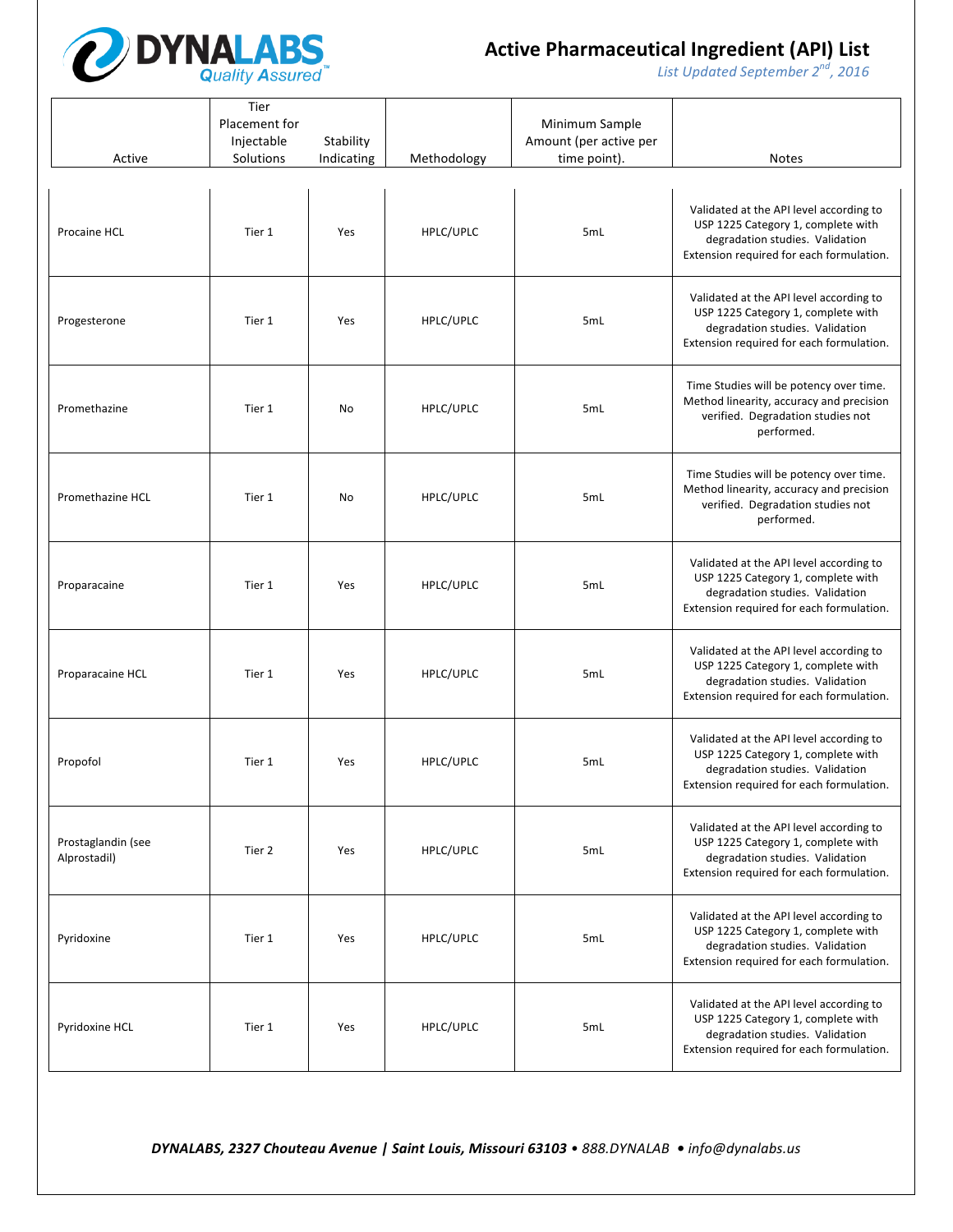

*List* Updated September 2<sup>nd</sup>, 2016

| Active             | Tier<br>Placement for<br>Injectable<br>Solutions | Stability<br>Indicating | Methodology | Minimum Sample<br>Amount (per active per<br>time point). | <b>Notes</b>                                                                                                                                                 |
|--------------------|--------------------------------------------------|-------------------------|-------------|----------------------------------------------------------|--------------------------------------------------------------------------------------------------------------------------------------------------------------|
| Ranitidine         | Tier 1                                           | Yes                     | HPLC/UPLC   | 5mL                                                      | Validated at the API level according to<br>USP 1225 Category 1, complete with<br>degradation studies. Validation<br>Extension required for each formulation. |
| Ranitidine HCL     | Tier 1                                           | Yes                     | HPLC/UPLC   | 5mL                                                      | Validated at the API level according to<br>USP 1225 Category 1, complete with<br>degradation studies. Validation<br>Extension required for each formulation. |
| Remifentanil       | Tier 1                                           | Yes                     | HPLC/UPLC   | 5mL                                                      | Validated at the API level according to<br>USP 1225 Category 1, complete with<br>degradation studies. Validation<br>Extension required for each formulation. |
| Rifampicin         | Tier 1                                           | No                      | HPLC/UPLC   | 5mL                                                      | Time Studies will be potency over time.<br>Method linearity, accuracy and precision<br>verified. Degradation studies not<br>performed.                       |
| Rocuronium Bromide | Tier 2                                           | Yes                     | HPLC/UPLC   | 5mL                                                      | Validated at the API level according to<br>USP 1225 Category 1, complete with<br>degradation studies. Validation<br>Extension required for each formulation. |
| Ropivacaine        | Tier 1                                           | Yes                     | HPLC/UPLC   | 5mL                                                      | Validated at the API level according to<br>USP 1225 Category 1, complete with<br>degradation studies. Validation<br>Extension required for each formulation. |
| Ropivacaine HCL    | Tier 1                                           | Yes                     | HPLC/UPLC   | 5mL                                                      | Validated at the API level according to<br>USP 1225 Category 1, complete with<br>degradation studies. Validation<br>Extension required for each formulation. |
| Sildenafil         | Tier 1                                           | Yes                     | HPLC/UPLC   | 5mL                                                      | Validated at the API level according to<br>USP 1225 Category 1, complete with<br>degradation studies. Validation<br>Extension required for each formulation. |
| Sildenafil Citrate | Tier 1                                           | Yes                     | HPLC/UPLC   | 5mL                                                      | Validated at the API level according to<br>USP 1225 Category 1, complete with<br>degradation studies. Validation<br>Extension required for each formulation. |
| Sodium Bicarbonate | Tier 2                                           | No                      | Titration   | Titration                                                | Multi-actives and excipients may deem<br>sample untestable. Formula review may<br>be required.                                                               |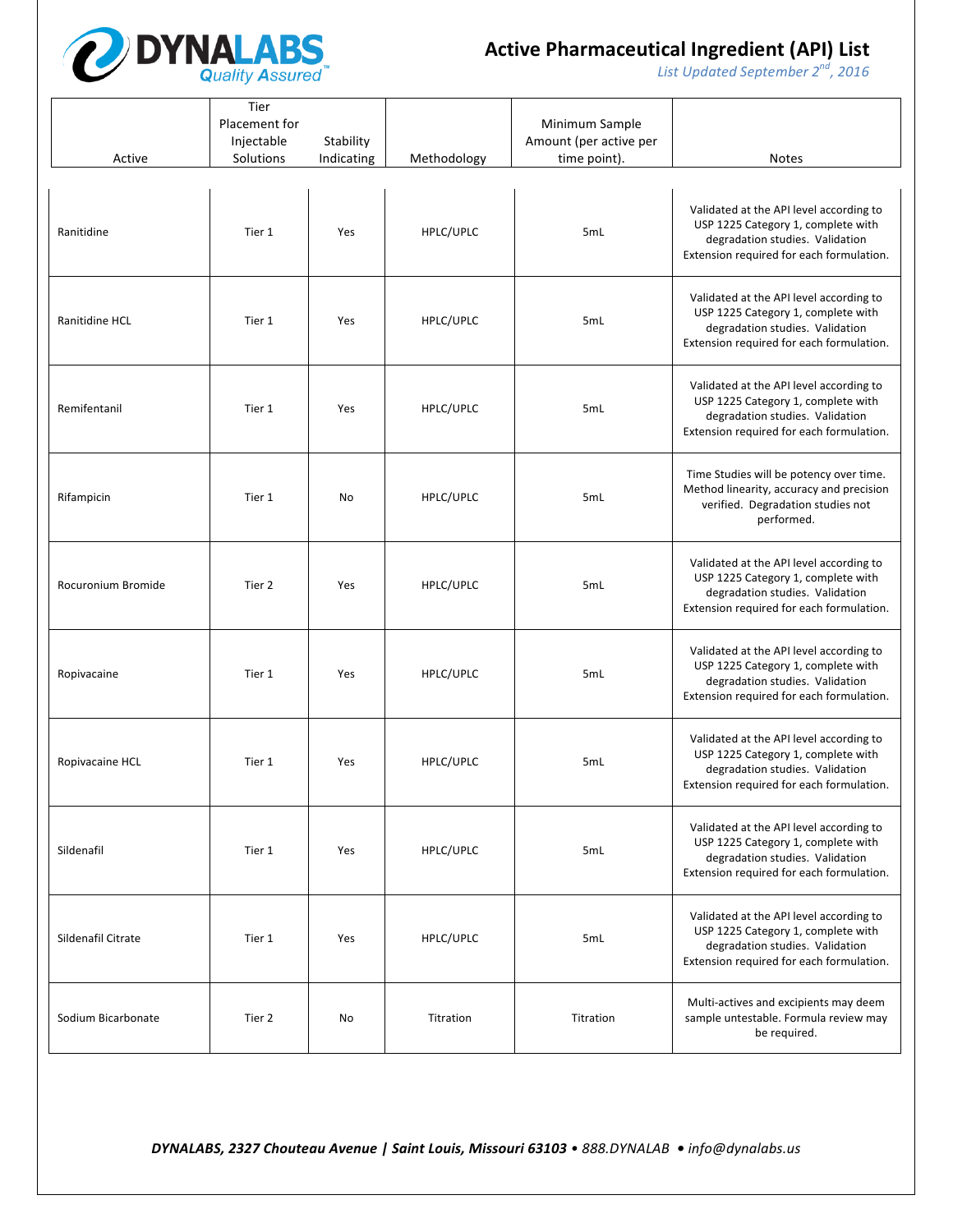

*List* Updated September 2<sup>nd</sup>, 2016

| Active                    | Tier<br>Placement for<br>Injectable<br>Solutions | Stability<br>Indicating | Methodology | Minimum Sample<br>Amount (per active per<br>time point). | Notes                                                                                                                                                        |
|---------------------------|--------------------------------------------------|-------------------------|-------------|----------------------------------------------------------|--------------------------------------------------------------------------------------------------------------------------------------------------------------|
| Sodium Chloride           | Tier 3                                           | No                      | IC          | IC                                                       | Time Studies will be potency over time.<br>Method linearity, accuracy and precision<br>verified. Degradation studies not<br>performed.                       |
| Sodium Citrate            | Tier 2                                           | Yes                     | HPLC/UPLC   | 5mL                                                      | Validated at the API level according to<br>USP 1225 Category 1, complete with<br>degradation studies. Validation<br>Extension required for each formulation. |
| Sodium Thiosulfate        | Tier 2                                           | No                      | Titration   | Titration                                                | Multi-actives and excipients may deem<br>sample untestable. Formula review may<br>be required.                                                               |
| Spironolactone            | Tier 3                                           | Yes                     | HPLC/UPLC   | 5mL                                                      | Validated at the API level according to<br>USP 1225 Category 1, complete with<br>degradation studies. Validation<br>Extension required for each formulation. |
| Succinylcholine           | Tier 2                                           | Yes                     | HPLC/UPLC   | 5mL                                                      | Validated at the API level according to<br>USP 1225 Category 1, complete with<br>degradation studies. Validation<br>Extension required for each formulation. |
| Succinylcholine Chloride  | Tier 2                                           | Yes                     | HPLC/UPLC   | 5mL                                                      | Validated at the API level according to<br>USP 1225 Category 1, complete with<br>degradation studies. Validation<br>Extension required for each formulation. |
| Sufentanil                | Tier 1                                           | Yes                     | HPLC/UPLC   | 5mL                                                      | Validated at the API level according to<br>USP 1225 Category 1, complete with<br>degradation studies. Validation<br>Extension required for each formulation. |
| <b>Sufentanil Citrate</b> | Tier 1                                           | Yes                     | HPLC/UPLC   | 5mL                                                      | Validated at the API level according to<br>USP 1225 Category 1, complete with<br>degradation studies. Validation<br>Extension required for each formulation. |
| Tazobactam                | Tier 2                                           | Yes                     | HPLC/UPLC   | 5mL                                                      | Validated at the API level according to<br>USP 1225 Category 1, complete with<br>degradation studies. Validation<br>Extension required for each formulation. |
| Tazobactam Sodium         | Tier 2                                           | Yes                     | HPLC/UPLC   | 5mL                                                      | Validated at the API level according to<br>USP 1225 Category 1, complete with<br>degradation studies. Validation<br>Extension required for each formulation. |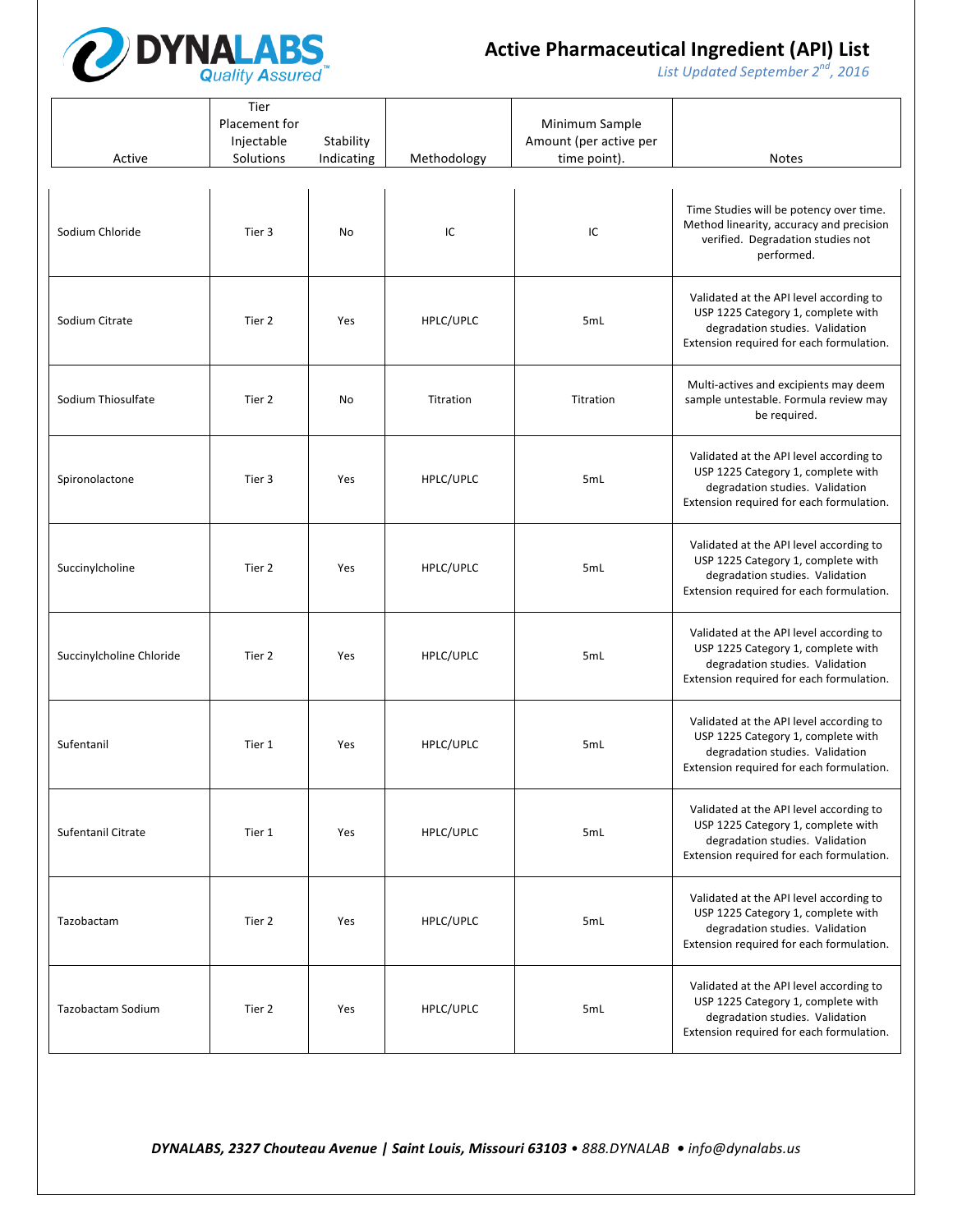

*List* Updated September 2<sup>nd</sup>, 2016

| Active                          | Tier<br>Placement for<br>Injectable<br>Solutions | Stability<br>Indicating | Methodology | Minimum Sample<br>Amount (per active per<br>time point). | <b>Notes</b>                                                                                                                                                 |
|---------------------------------|--------------------------------------------------|-------------------------|-------------|----------------------------------------------------------|--------------------------------------------------------------------------------------------------------------------------------------------------------------|
| Testosterone                    | Tier 1                                           | Yes                     | HPLC/UPLC   | 5mL                                                      | Validated at the API level according to<br>USP 1225 Category 1, complete with<br>degradation studies. Validation<br>Extension required for each formulation. |
| Testosterone Cypionate          | Tier 1                                           | Yes                     | HPLC/UPLC   | 5mL                                                      | Validated at the API level according to<br>USP 1225 Category 1, complete with<br>degradation studies. Validation<br>Extension required for each formulation. |
| <b>Testosterone Enanthate</b>   | Tier 1                                           | Yes                     | HPLC/UPLC   | 5mL                                                      | Validated at the API level according to<br>USP 1225 Category 1, complete with<br>degradation studies. Validation<br>Extension required for each formulation. |
| <b>Testosterone Proprionate</b> | Tier 1                                           | Yes                     | HPLC/UPLC   | 5mL                                                      | Validated at the API level according to<br>USP 1225 Category 1, complete with<br>degradation studies. Validation<br>Extension required for each formulation. |
| Tetracaine                      | Tier 1                                           | Yes                     | HPLC/UPLC   | 5mL                                                      | Validated at the API level according to<br>USP 1225 Category 1, complete with<br>degradation studies. Validation<br>Extension required for each formulation. |
| <b>Tetracaine HCL</b>           | Tier 1                                           | Yes                     | HPLC/UPLC   | 5mL                                                      | Validated at the API level according to<br>USP 1225 Category 1, complete with<br>degradation studies. Validation<br>Extension required for each formulation. |
| Thiamine                        | Tier 1                                           | Yes                     | HPLC/UPLC   | 5mL                                                      | Validated at the API level according to<br>USP 1225 Category 1, complete with<br>degradation studies. Validation<br>Extension required for each formulation. |
| Thiamine HCL                    | Tier 1                                           | Yes                     | HPLC/UPLC   | 5mL                                                      | Validated at the API level according to<br>USP 1225 Category 1, complete with<br>degradation studies. Validation<br>Extension required for each formulation. |
| Tramadol                        | Tier 1                                           | Yes                     | HPLC/UPLC   | 5mL                                                      | Validated at the API level according to<br>USP 1225 Category 1, complete with<br>degradation studies. Validation<br>Extension required for each formulation. |
| <b>Tramadol HCL</b>             | Tier 1                                           | Yes                     | HPLC/UPLC   | 5mL                                                      | Validated at the API level according to<br>USP 1225 Category 1, complete with<br>degradation studies. Validation<br>Extension required for each formulation. |